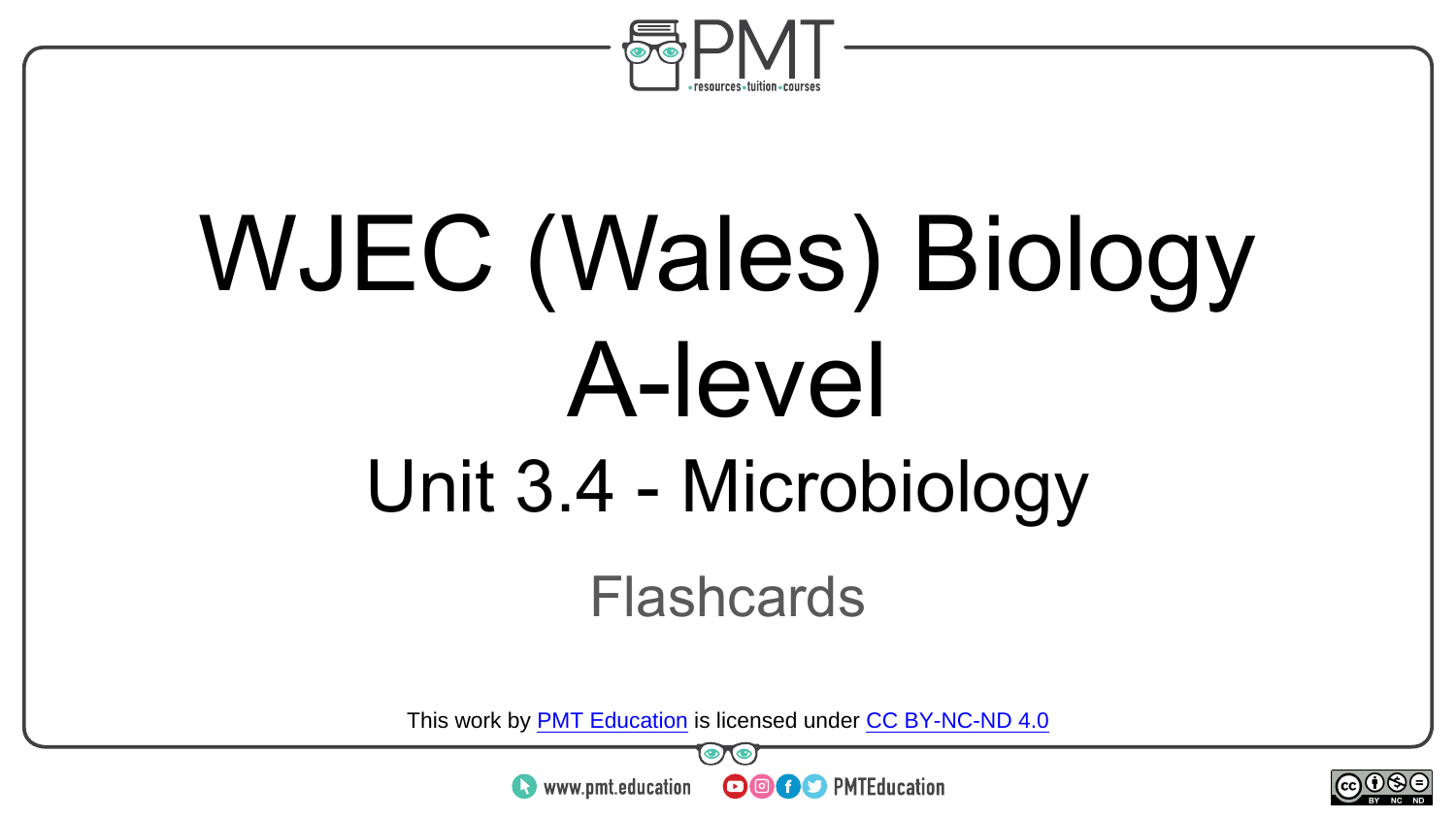

# What are bacterial cell walls made up of?



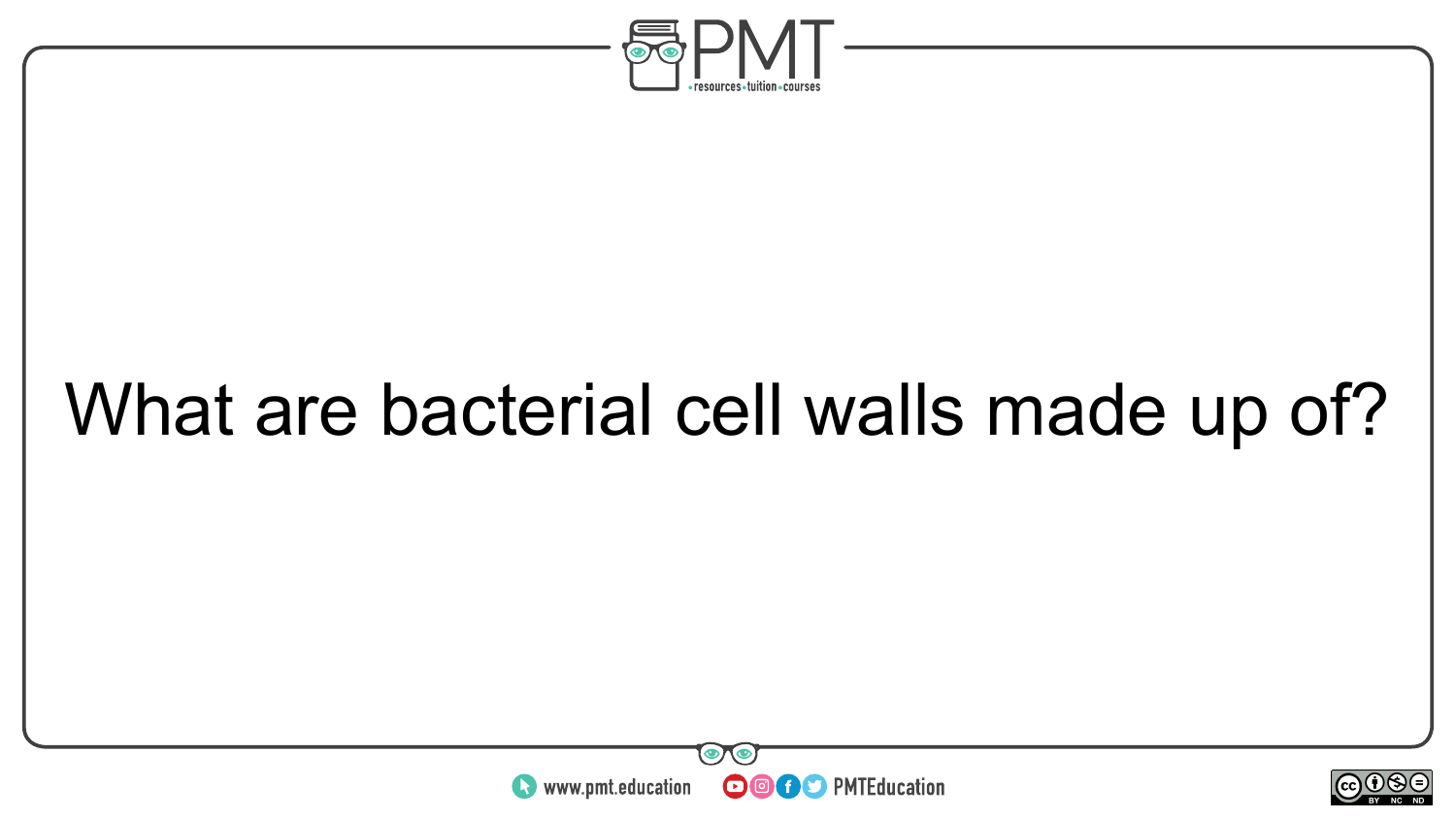

What are bacterial cell walls made up of?

A three-dimensional mesh of peptidoglycan (murein), a polymer of amino acids and sugars.



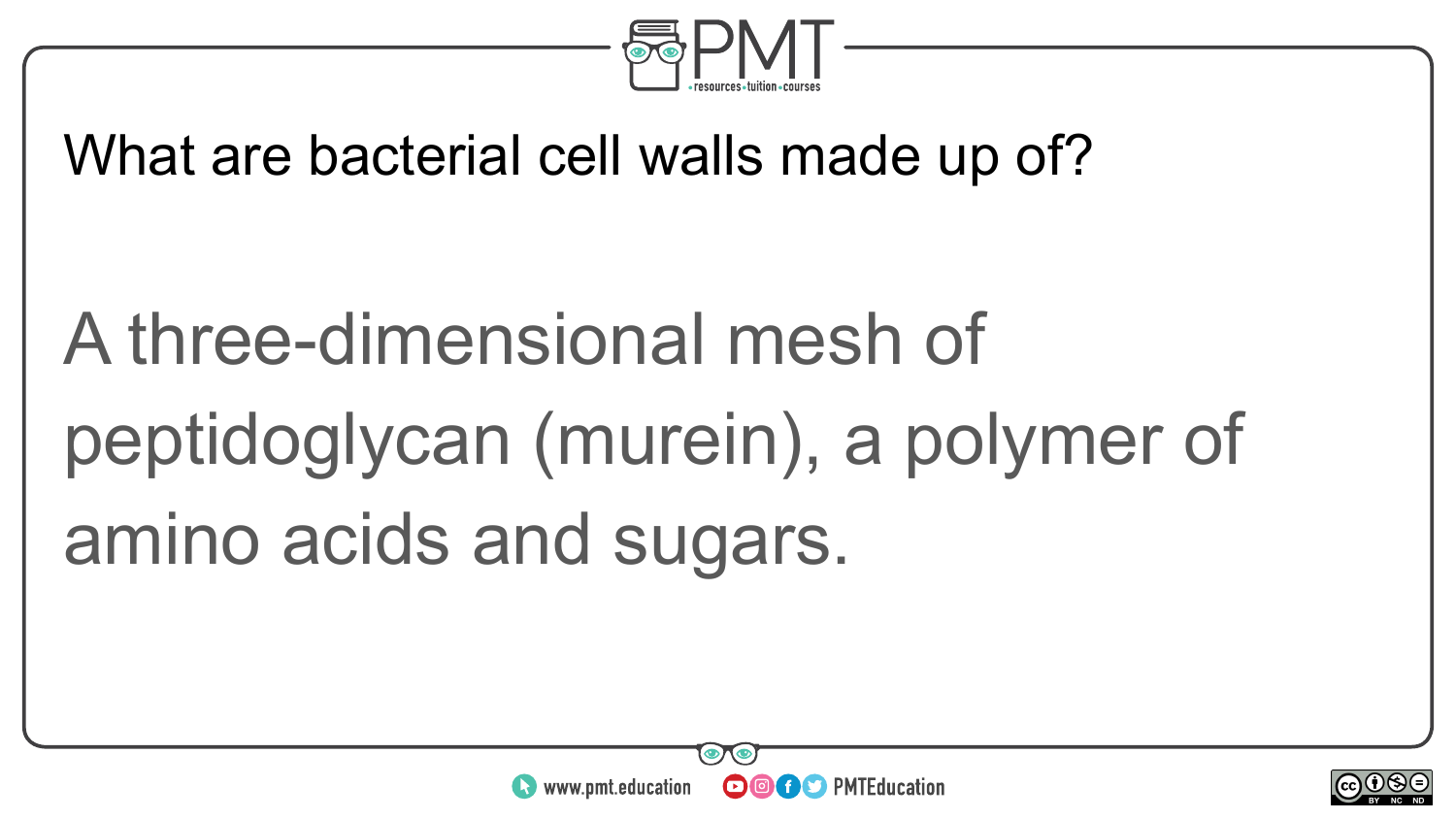

# What is Gram staining?



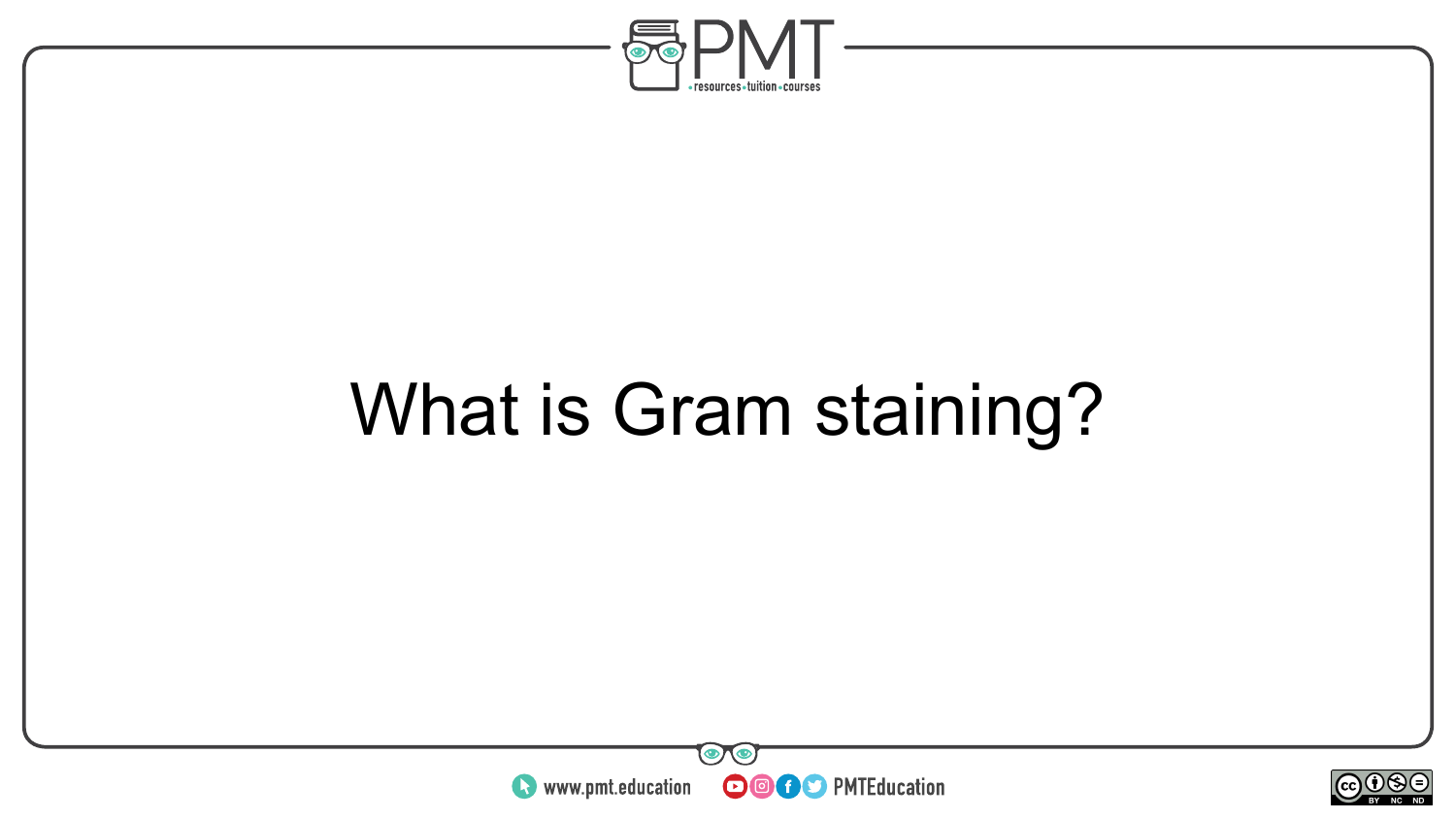

#### What is Gram staining?

# A technique used to differentiate between Gram negative and Gram positive bacteria.



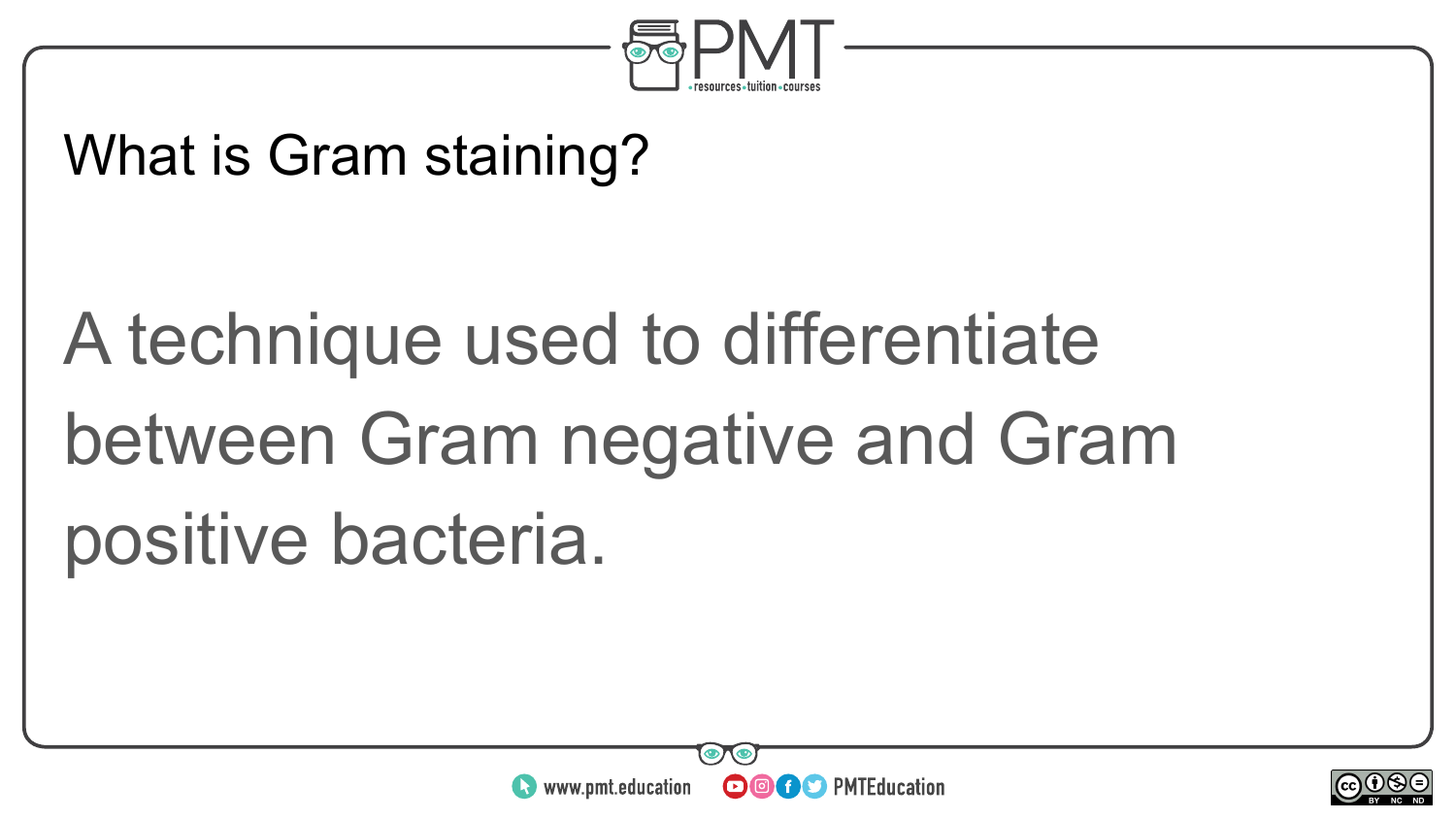

# Outline the process of Gram staining.



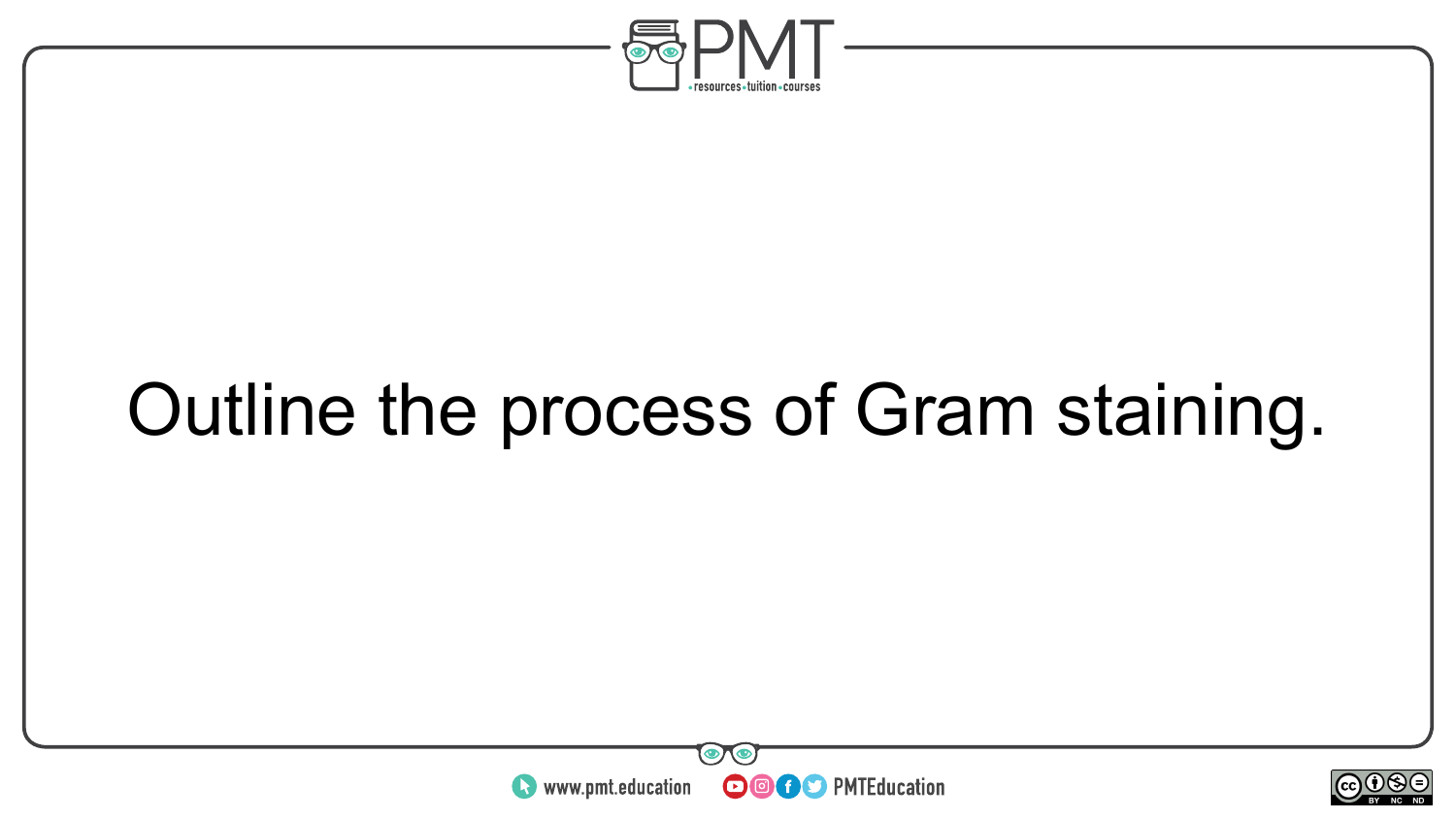

#### Outline the process of Gram staining.

- 1. Stain culture with **crystal violet**. Remove and rinse with water
- 2. Add **iodine solution** and rinse after 1 minute
- 3. Alternate washes of **alcohol** and water for 30 seconds
- 4. Counterstain with **red safranin** for 1 minute
- 5. Dry and examine sample under microscope



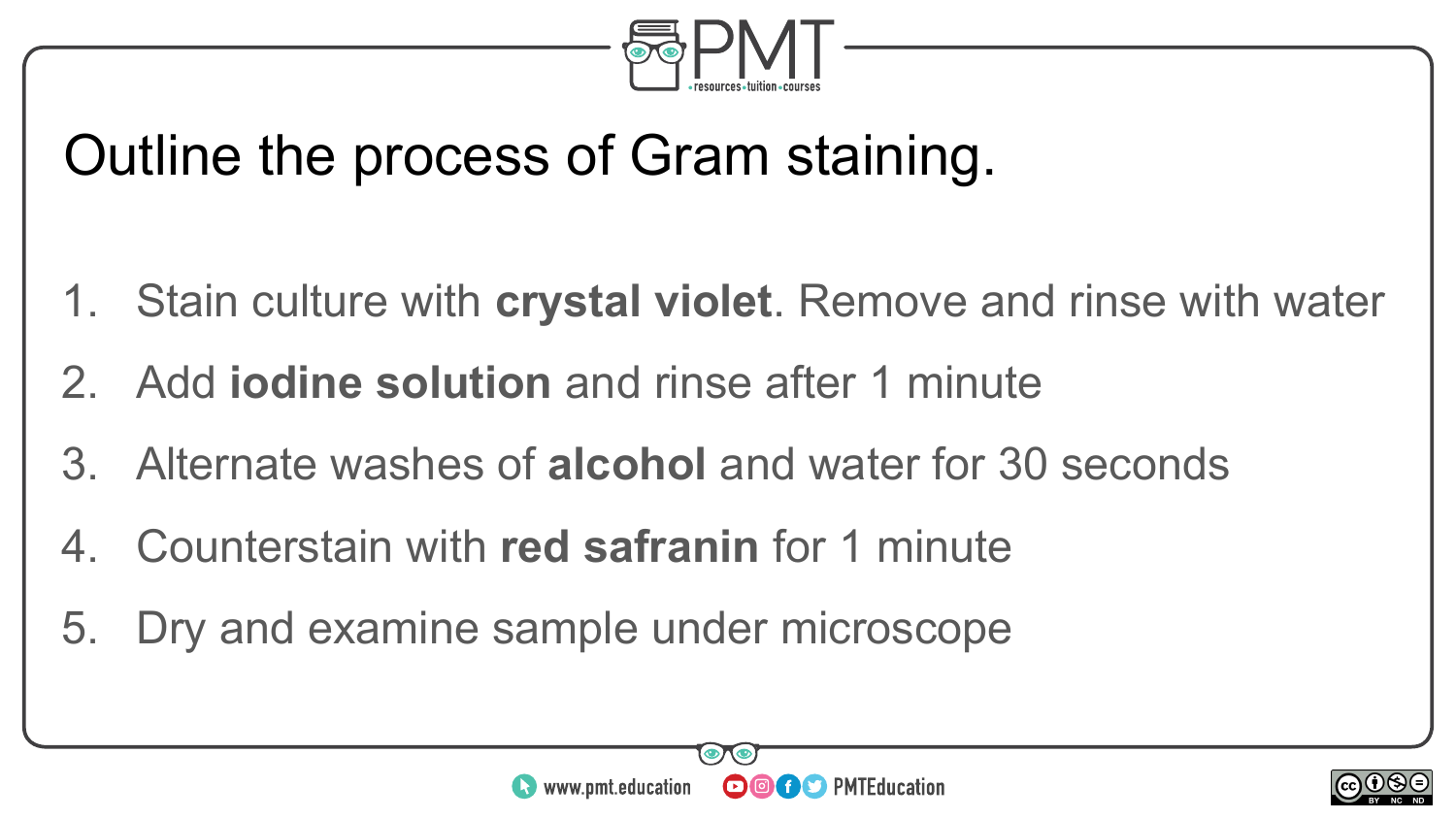

### Define Gram positive bacteria.



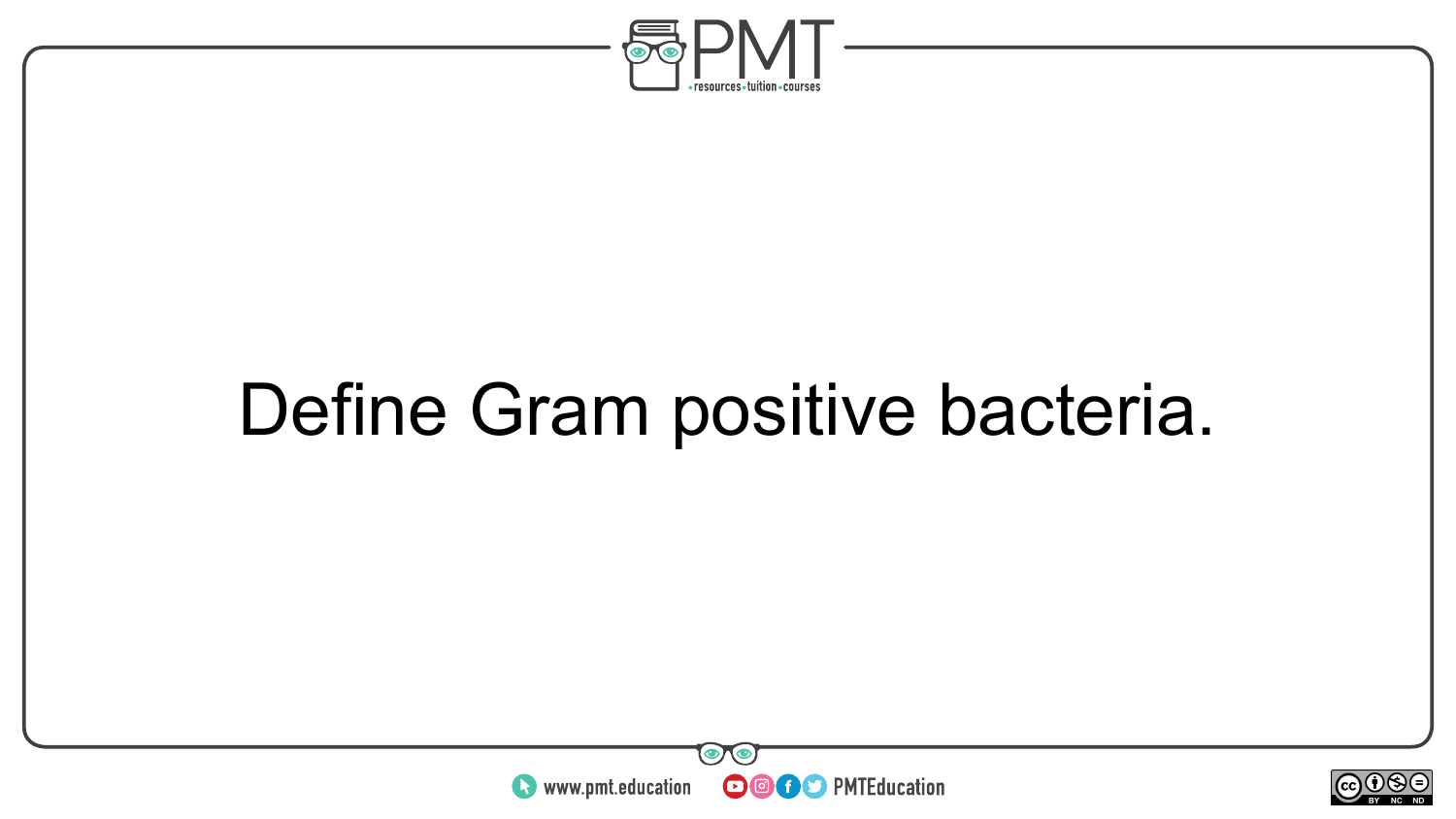

#### Define Gram positive bacteria.

# Bacteria that have a **thick peptidoglycan wall** and a **purple** appearance following gram staining.



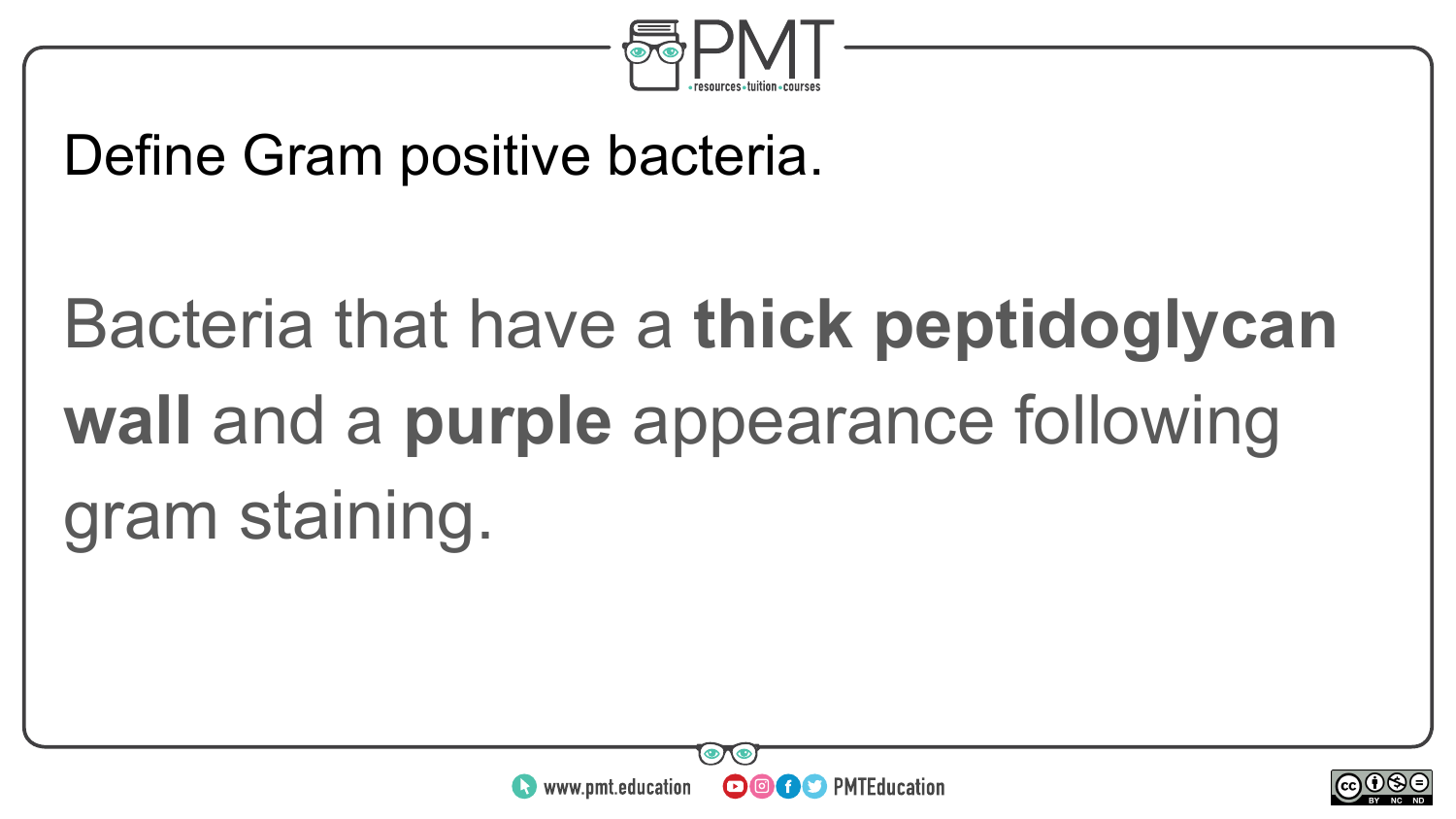

# Why do Gram positive bacteria appear purple following Gram staining?



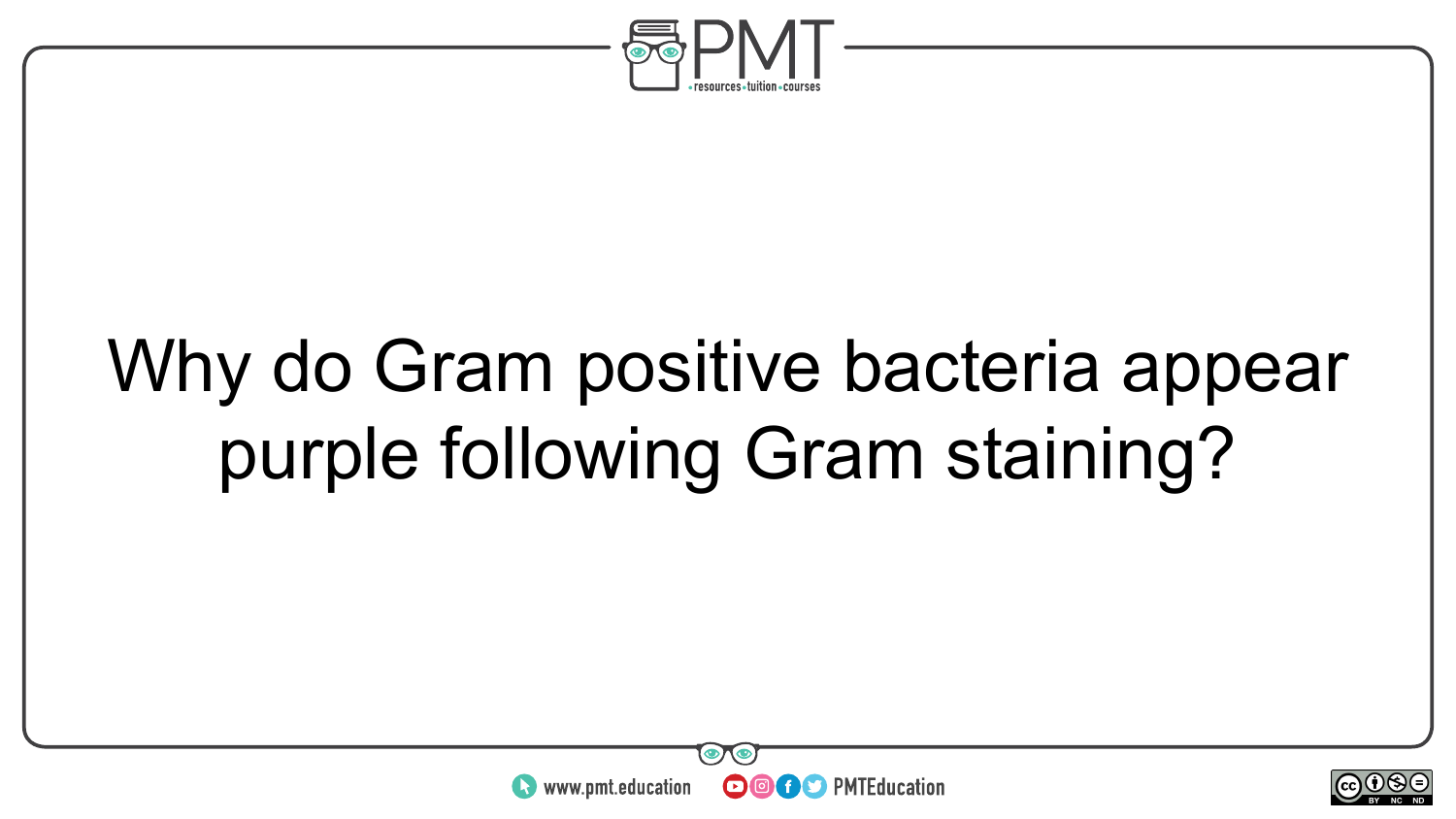

#### Why do Gram positive bacteria appear purple following Gram staining?

# The thick peptidoglycan wall retains crystal violet when rinsed with alcohol.



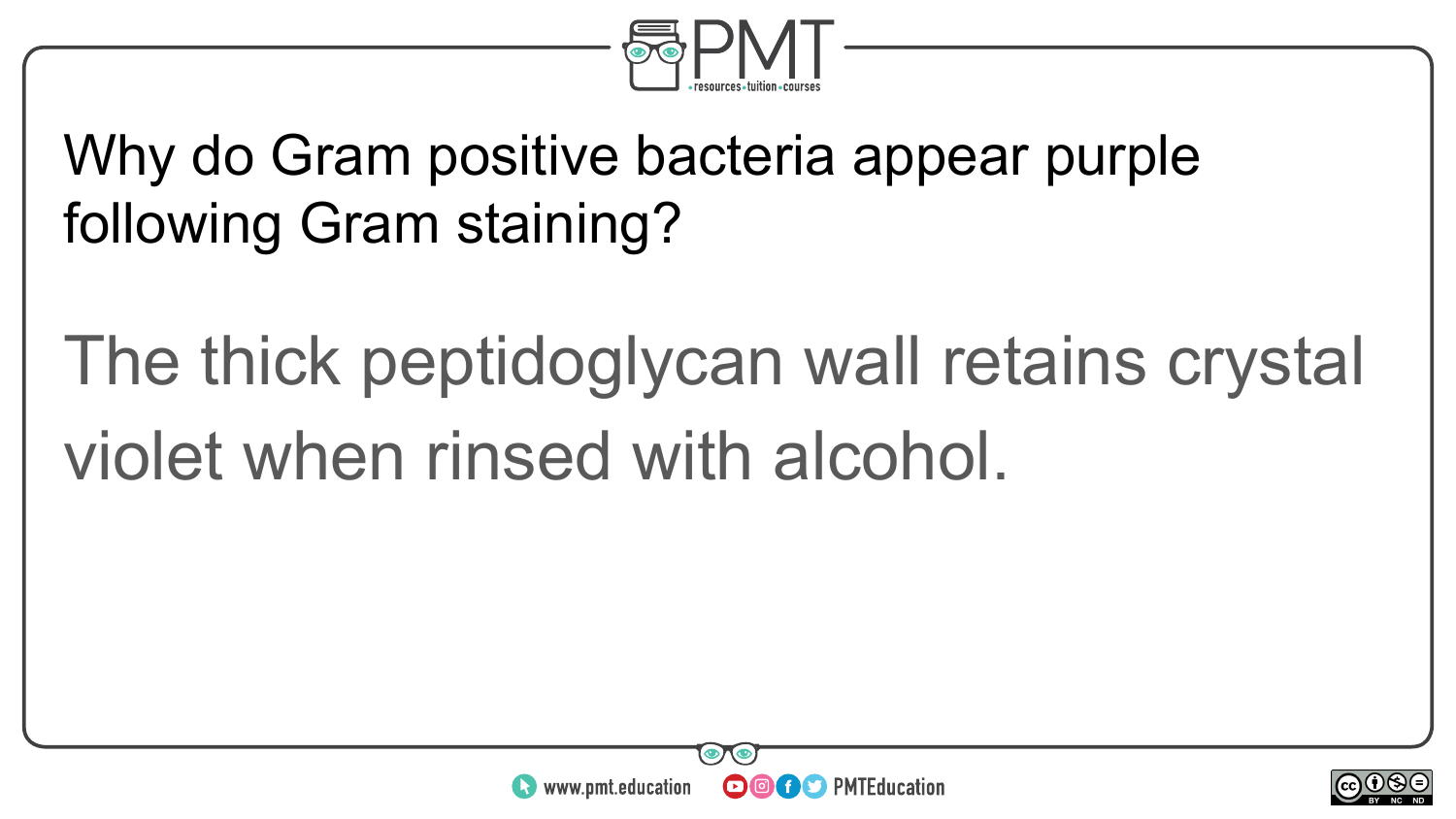

# Define Gram negative bacteria.



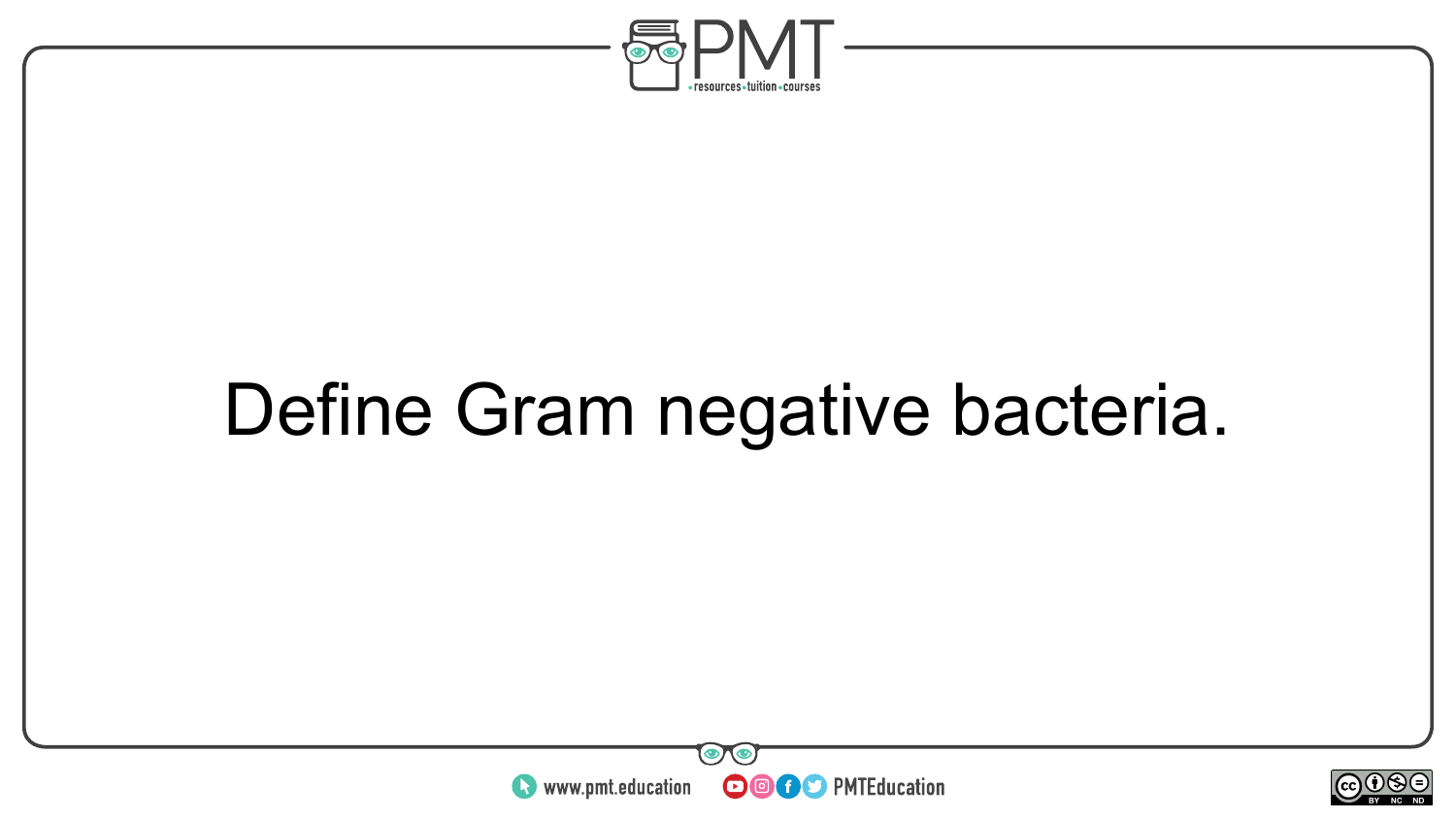

#### Define Gram negative bacteria.

# Bacteria that have a **thin peptidoglycan wall** with an outer **lipopolysaccharide** membrane and a **red** appearance following gram staining.



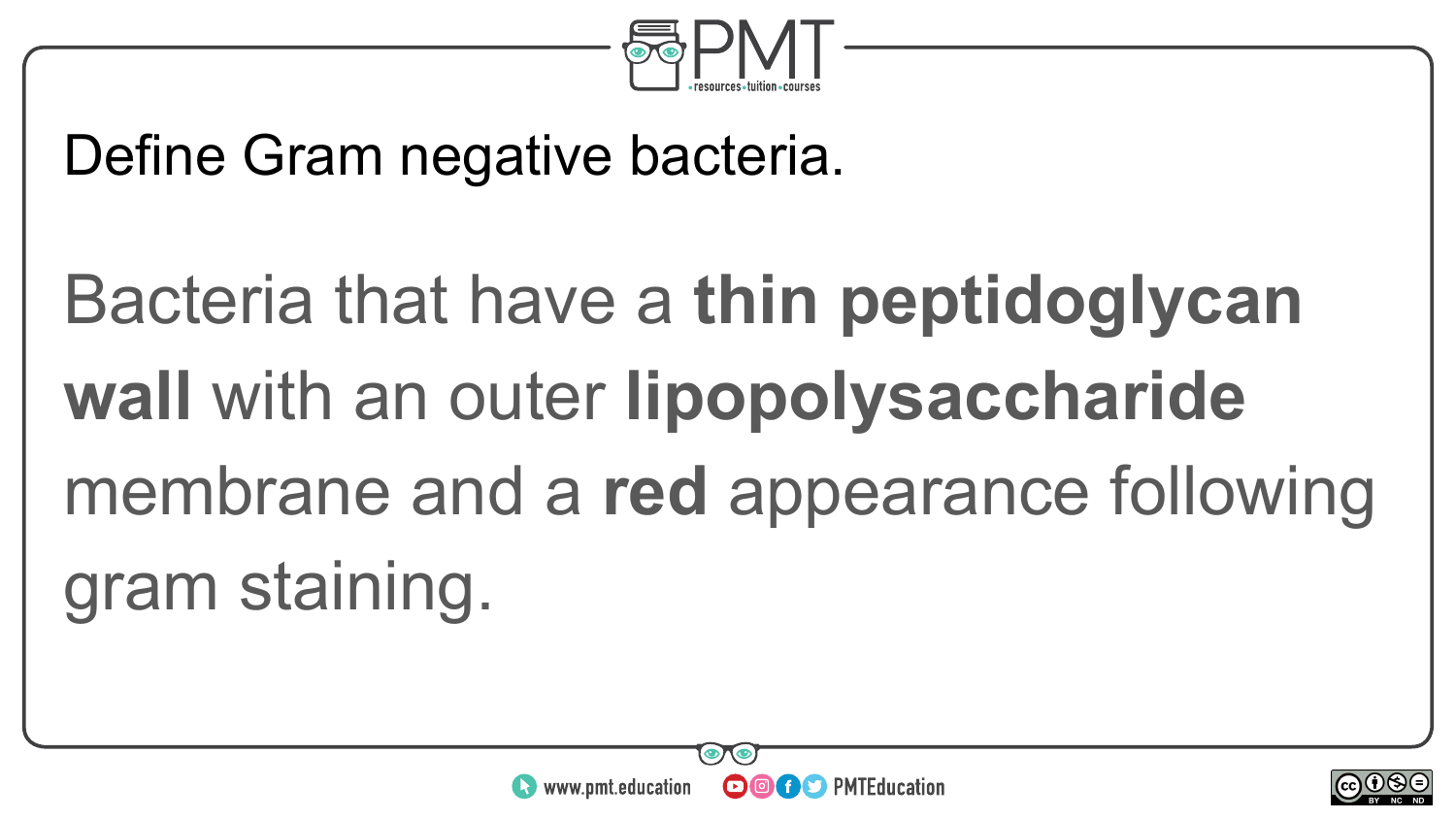

# Why do Gram negative bacteria appear red following Gram staining?



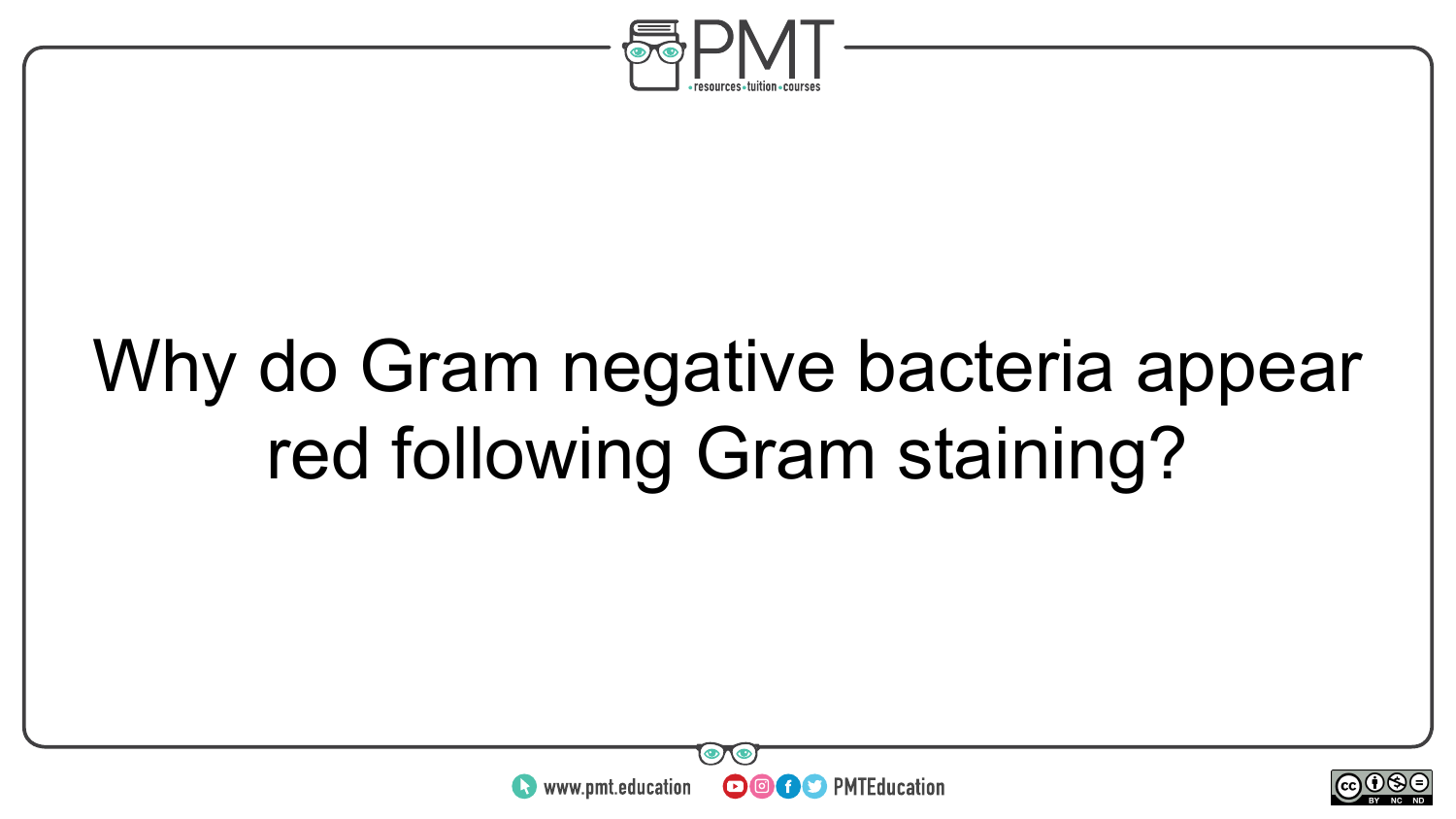

#### Why do Gram negative bacteria appear red following Gram staining?

On treatment with alcohol, the lipopolysaccharide layer is lost and the crystal violet washes away. The counterstain safranin stains the thin peptidoglycan layer red.



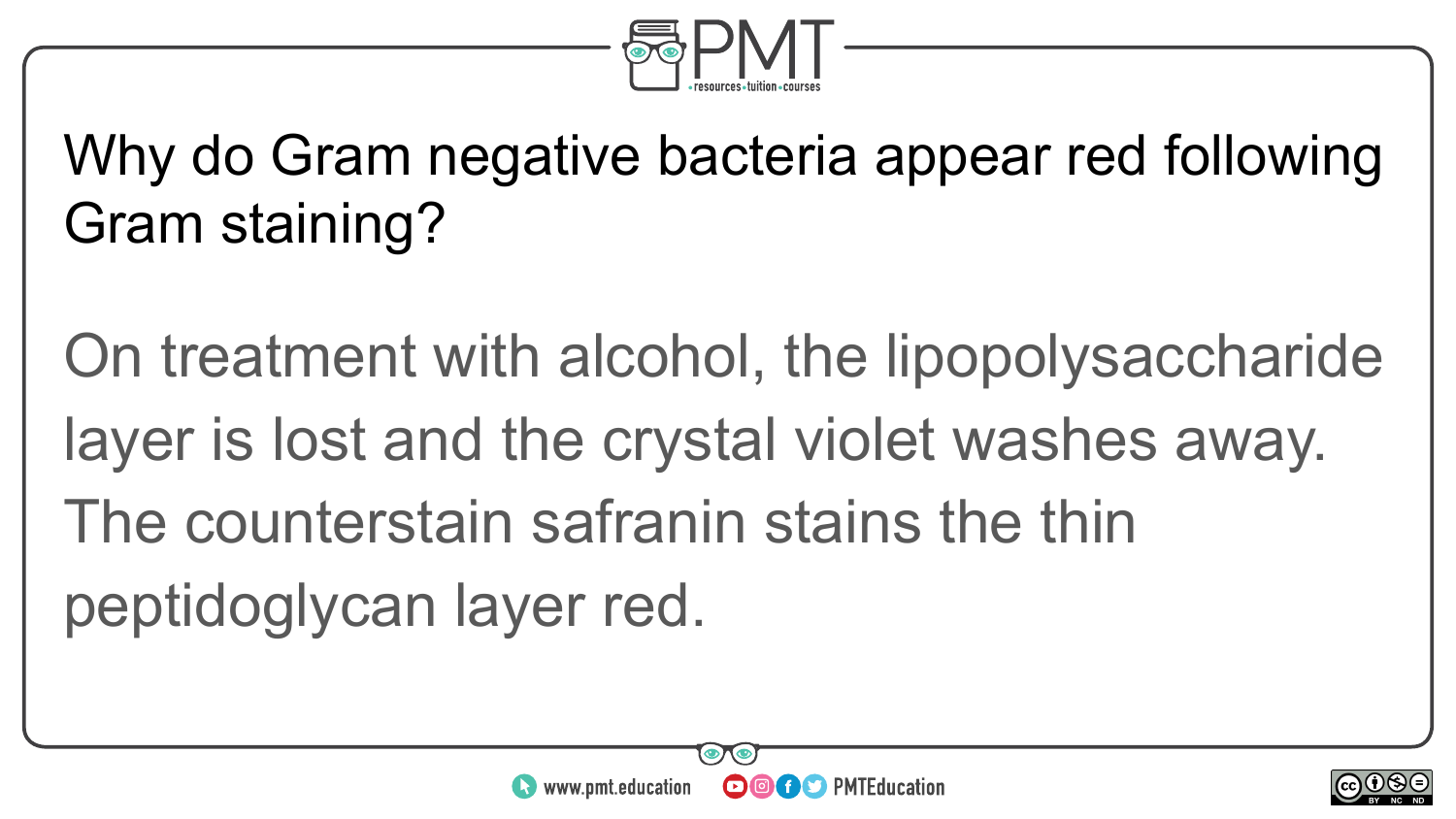

# What is an obligate aerobe?



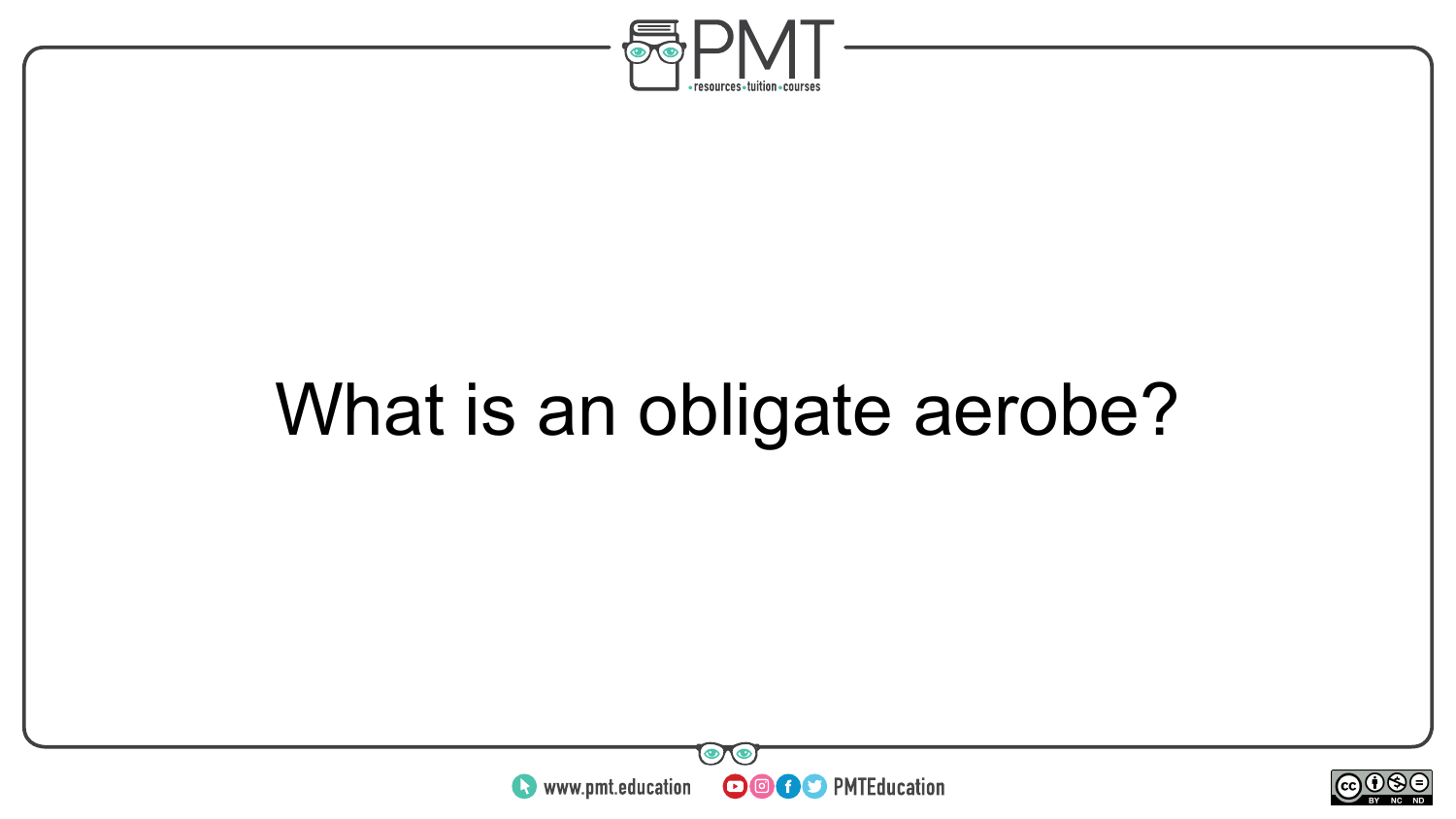

#### What is an obligate aerobe?

# An organism that requires oxygen for metabolism.



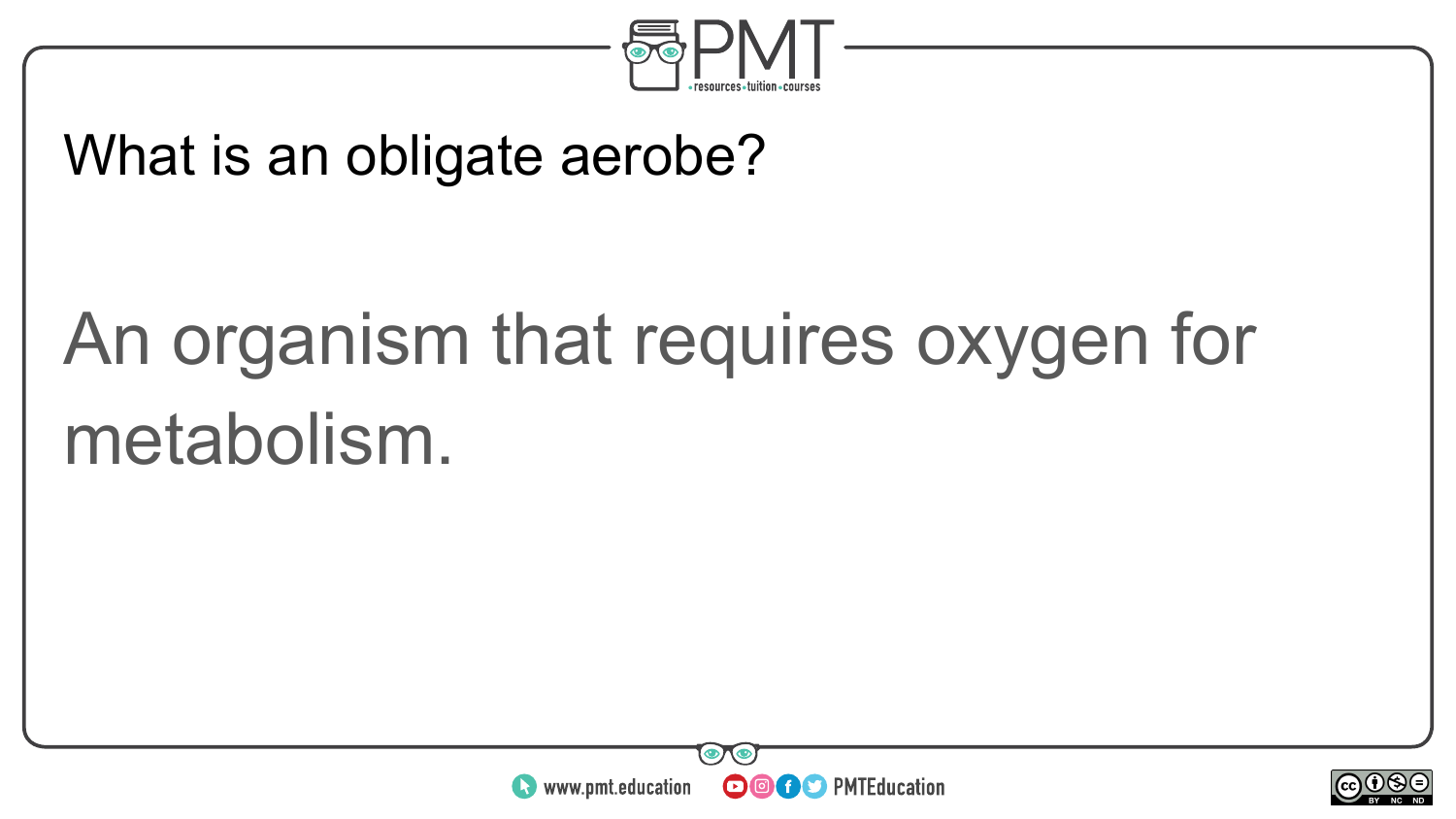

## What is an obligate anaerobe?



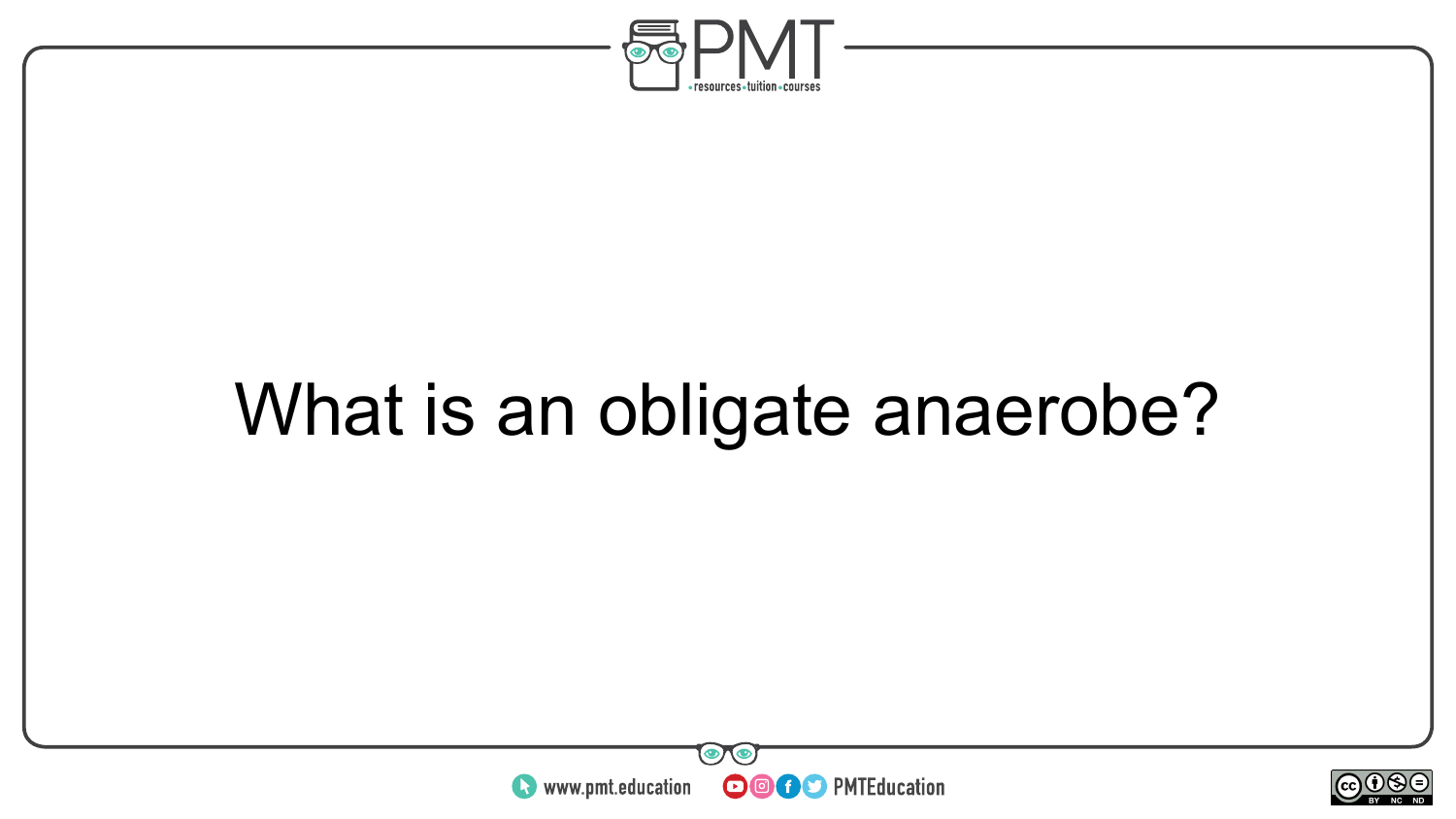

#### What is an obligate anaerobe?

# An organism that can only survive in environments which lack oxygen.



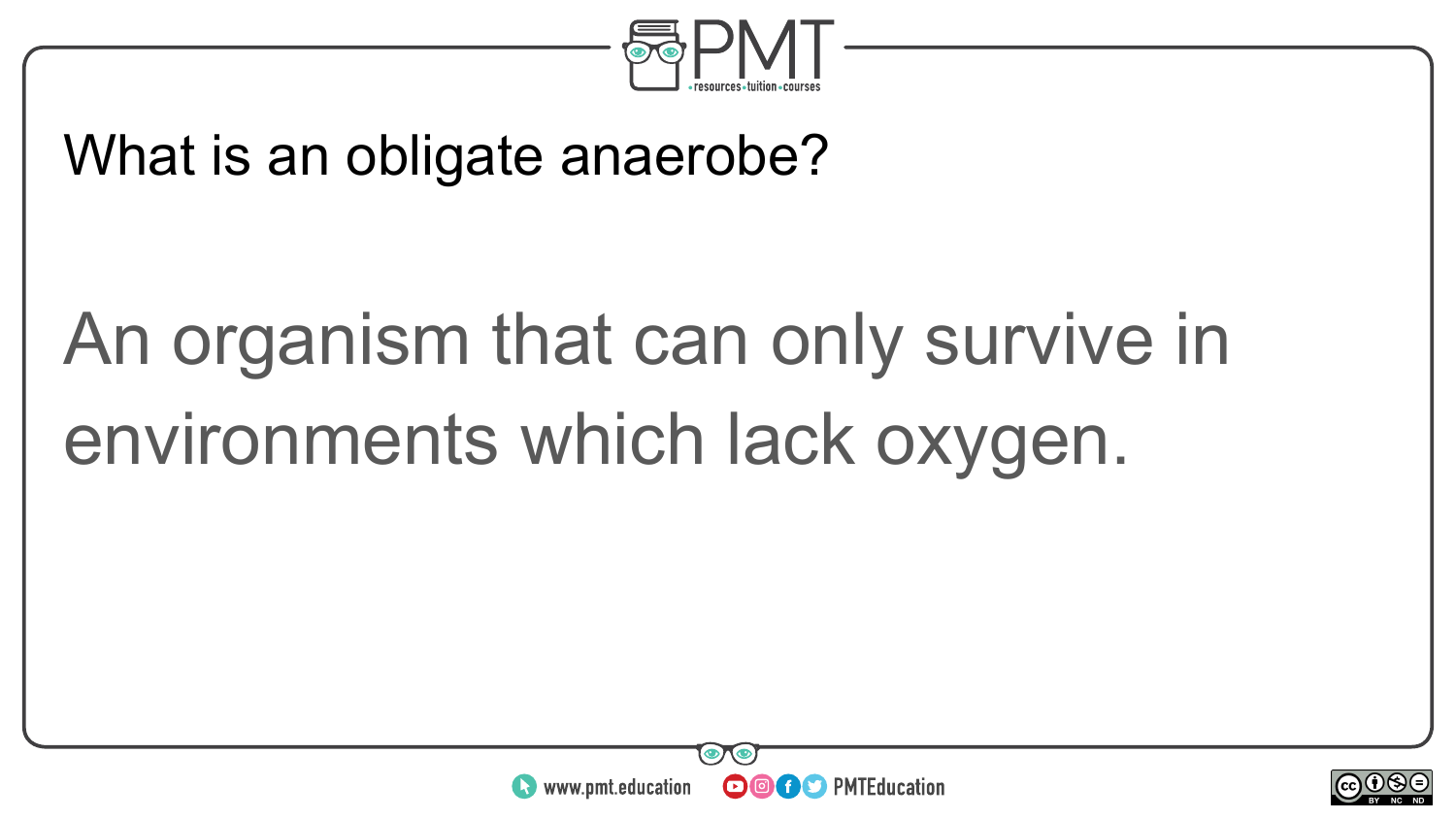

### Define facultative anaerobe



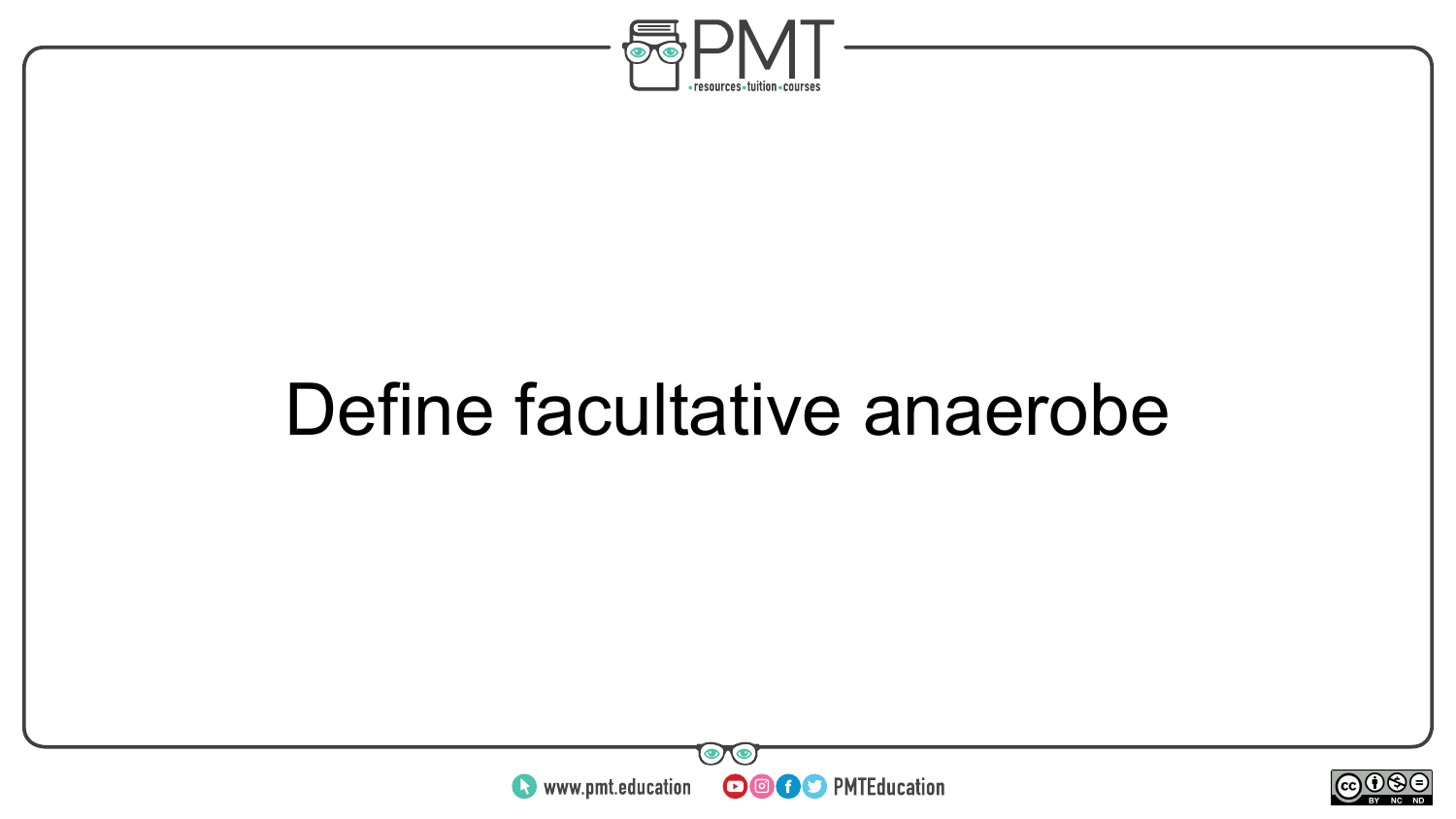

#### Define facultative anaerobe

- An organism that normally respires aerobically
- It is capable of switching to anaerobic respiration in the absence of oxygen



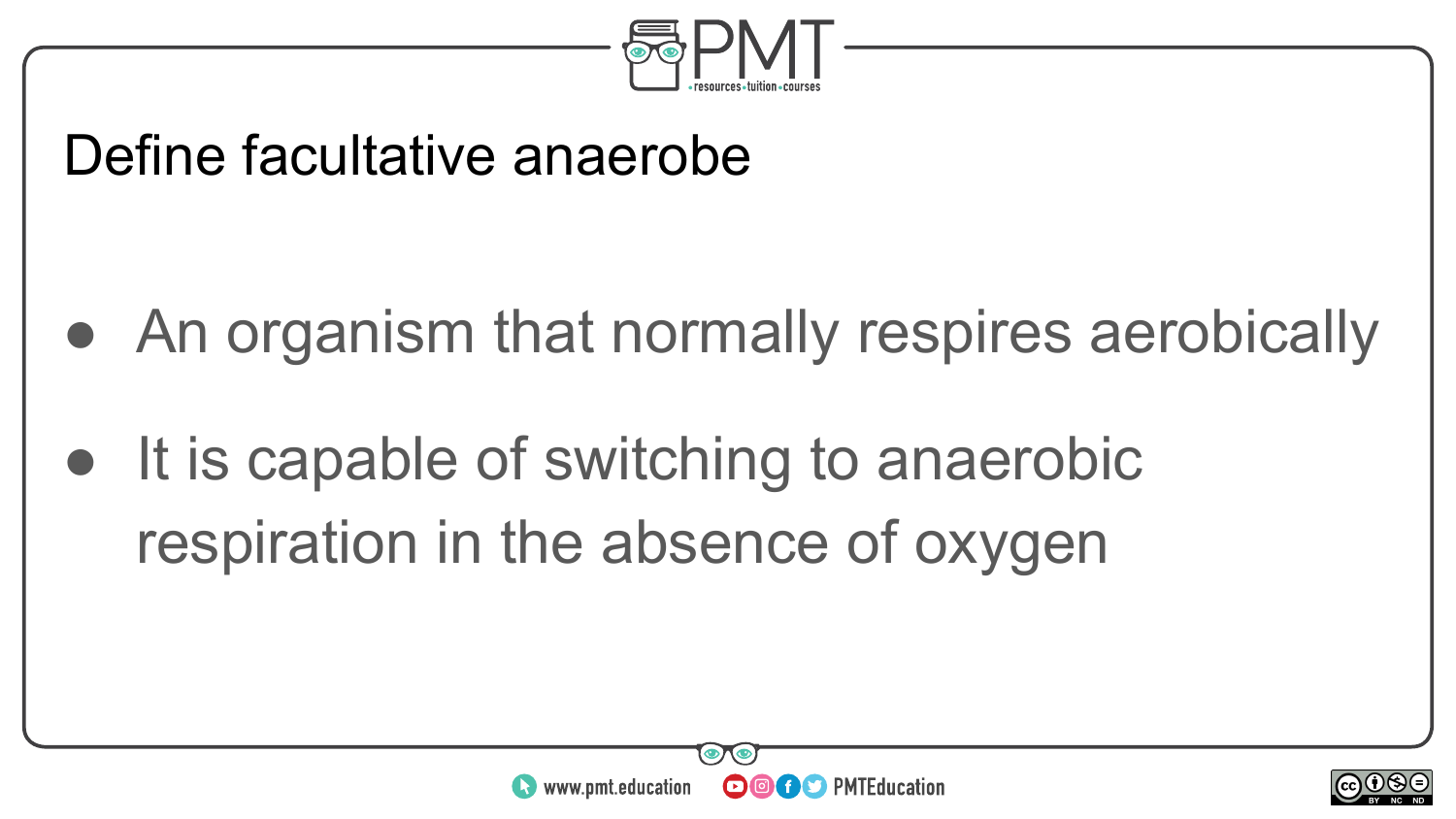

## What are aseptic techniques?



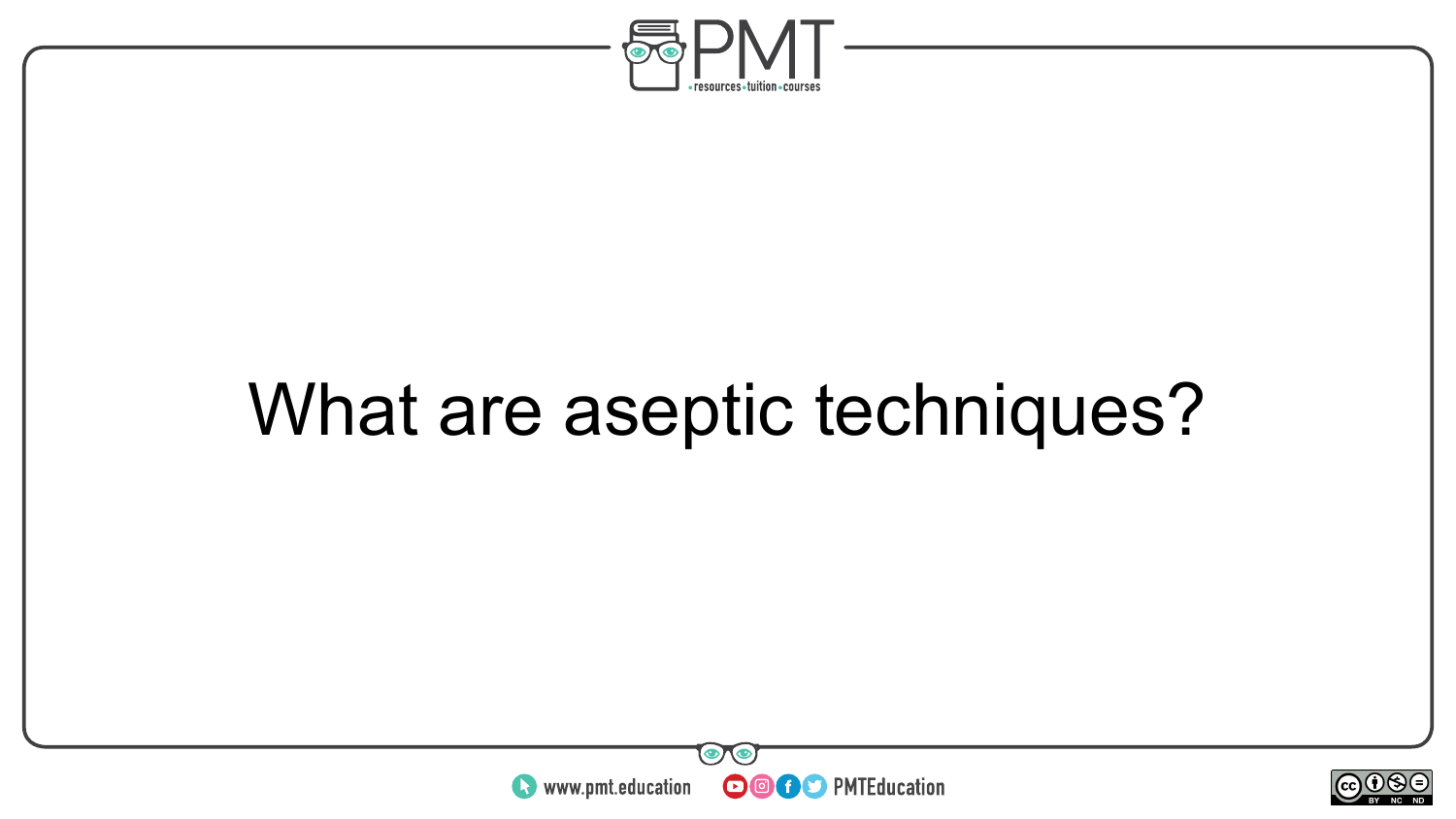

#### What are aseptic techniques?

# A range of techniques used to culture microorganisms under sterile conditions in order to minimise contamination.



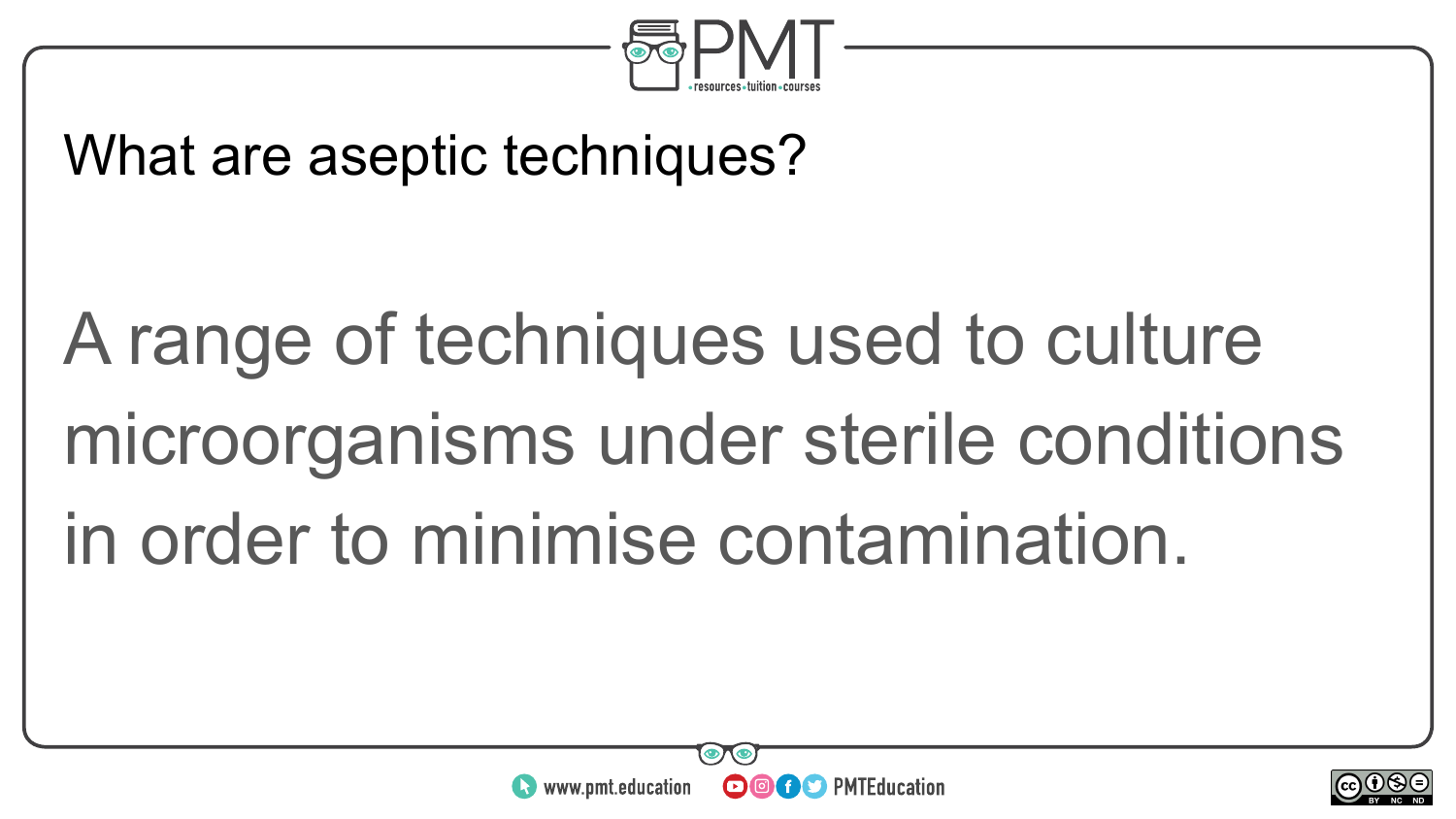

## List the basic aseptic techniques.



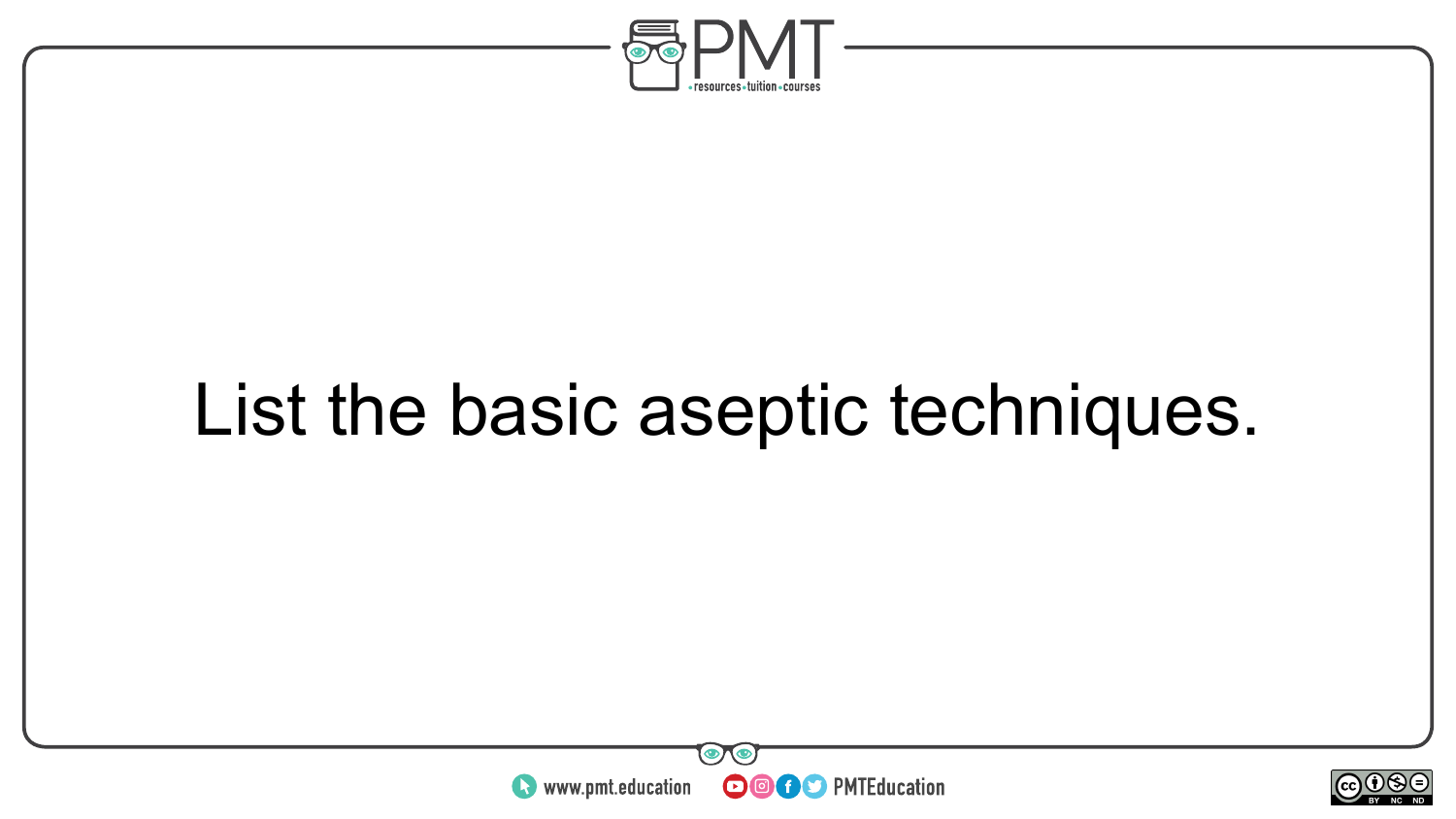

#### List the basic aseptic techniques.

- Wipe surfaces with antibacterial cleaner
- Set up Bunsen burner nearby convection currents prevent microbes from entering culture
- Flame inoculating loop and neck of bottles before use
- Minimise time that vessels containing bacteria are open
- Sterilise all equipment e.g. use of an autoclave
- Wear protective clothing



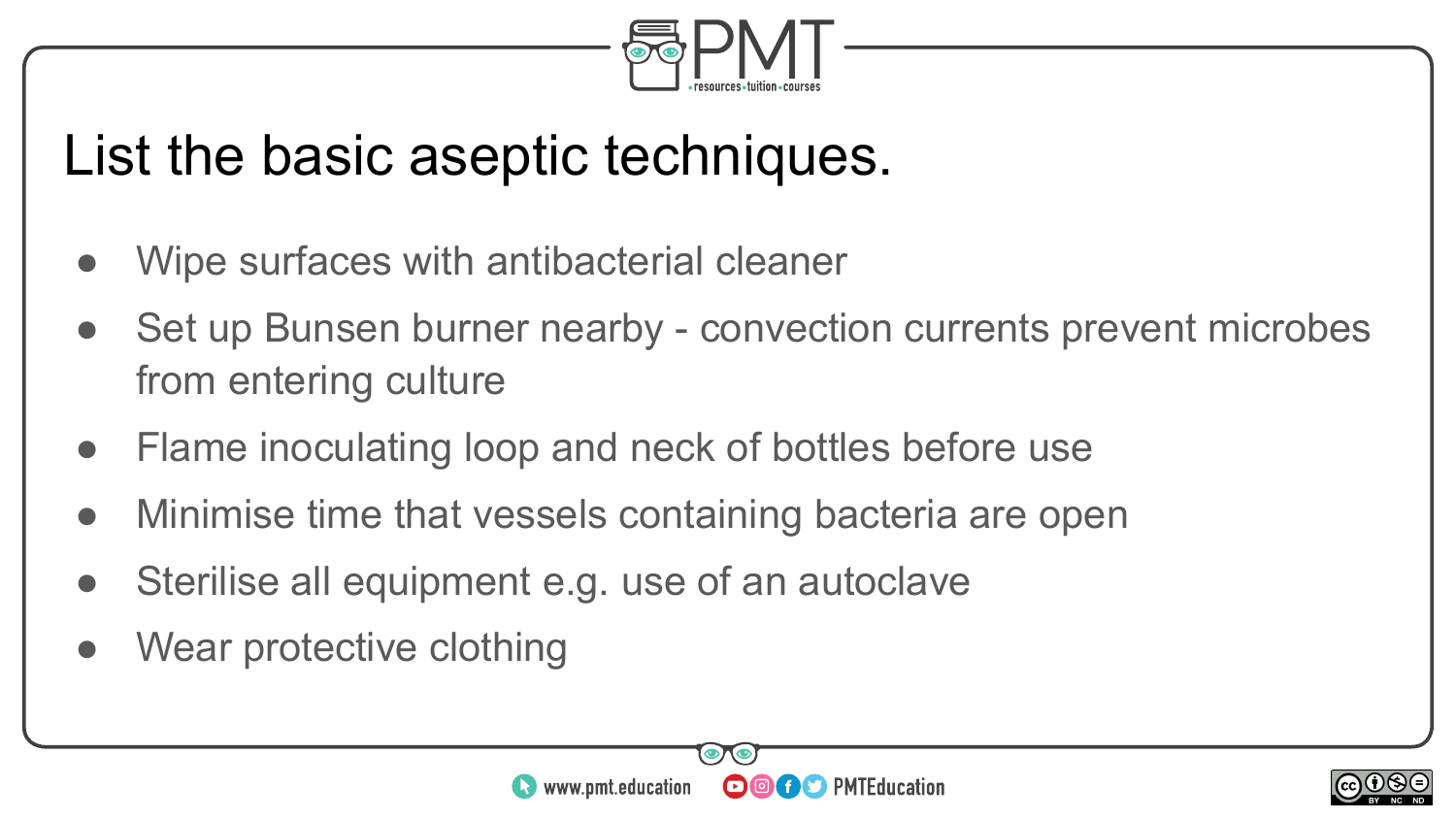

# Outline how to culture microorganisms.



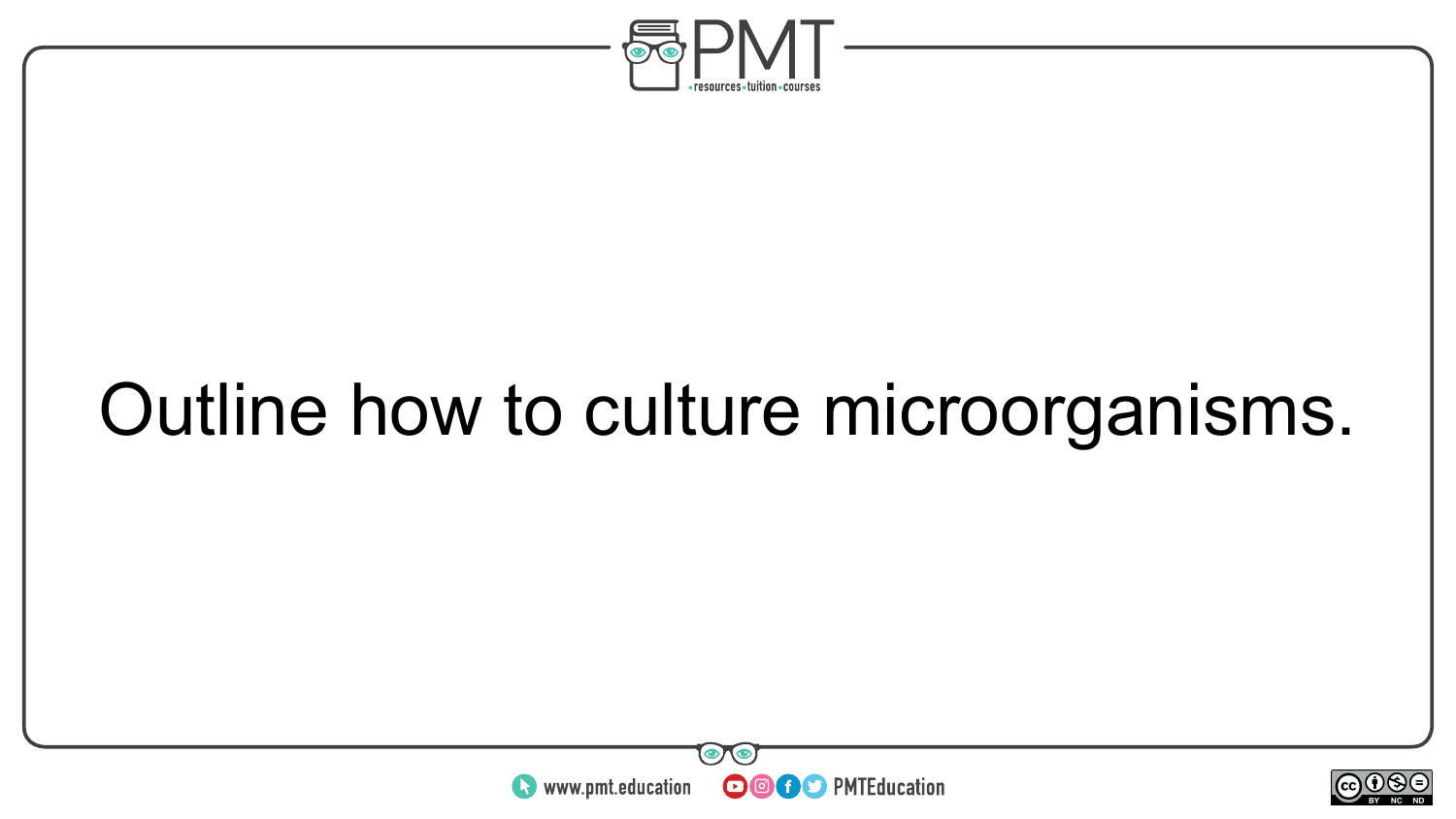

#### Outline how to culture microorganisms.

- Transfer bacteria to an agar plate using a sterile inoculating loop or pipette. Make sure lid is kept at an angle to prevent contamination of the agar from the air.
- Tape lid at two ends, invert dish and incubate
- In the school laboratory, ensure dish is not airtight and do not incubate above 25°C to avoid growth of pathogens



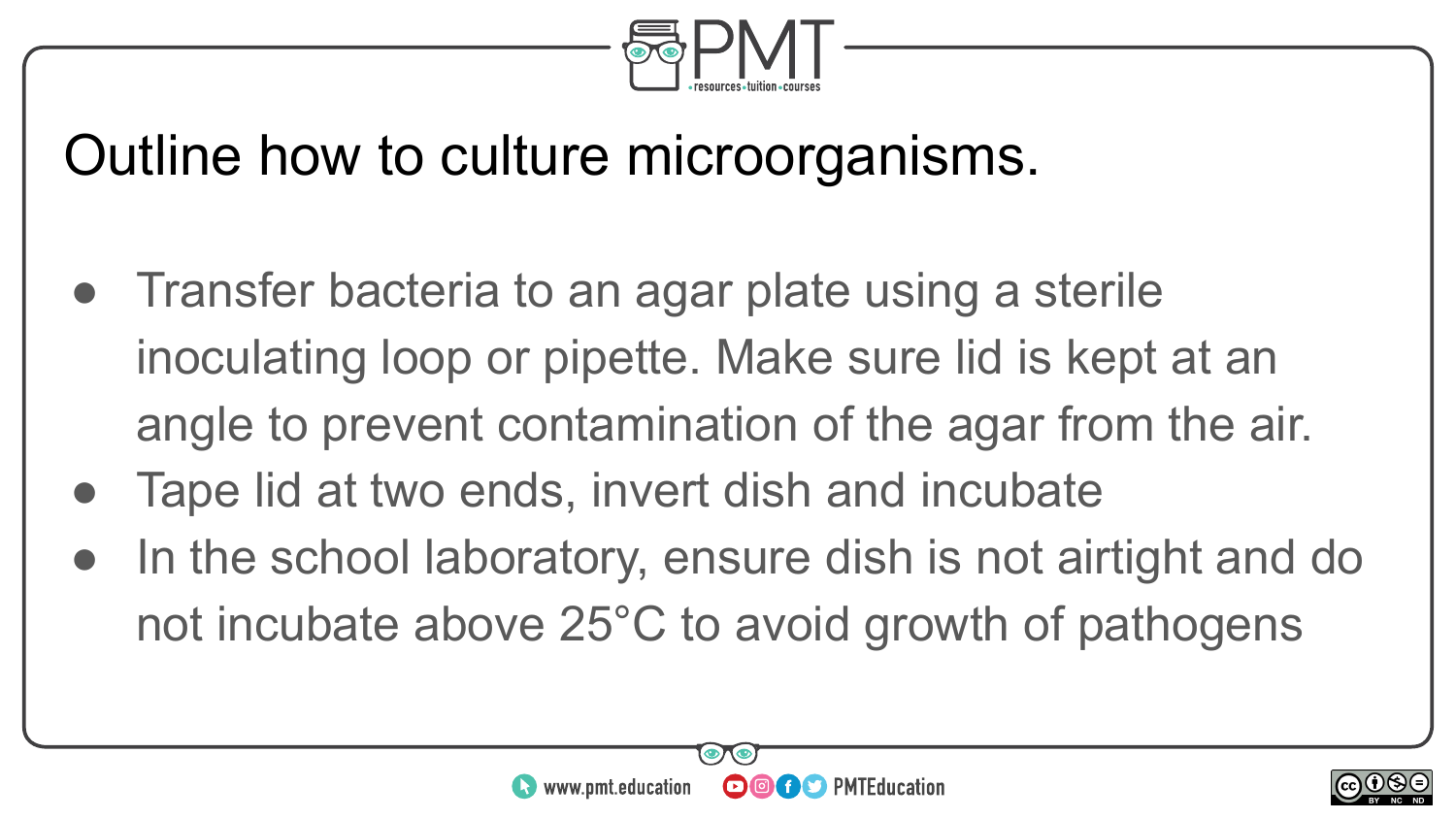

# Explain the difference between a spread plate and a streak plate.



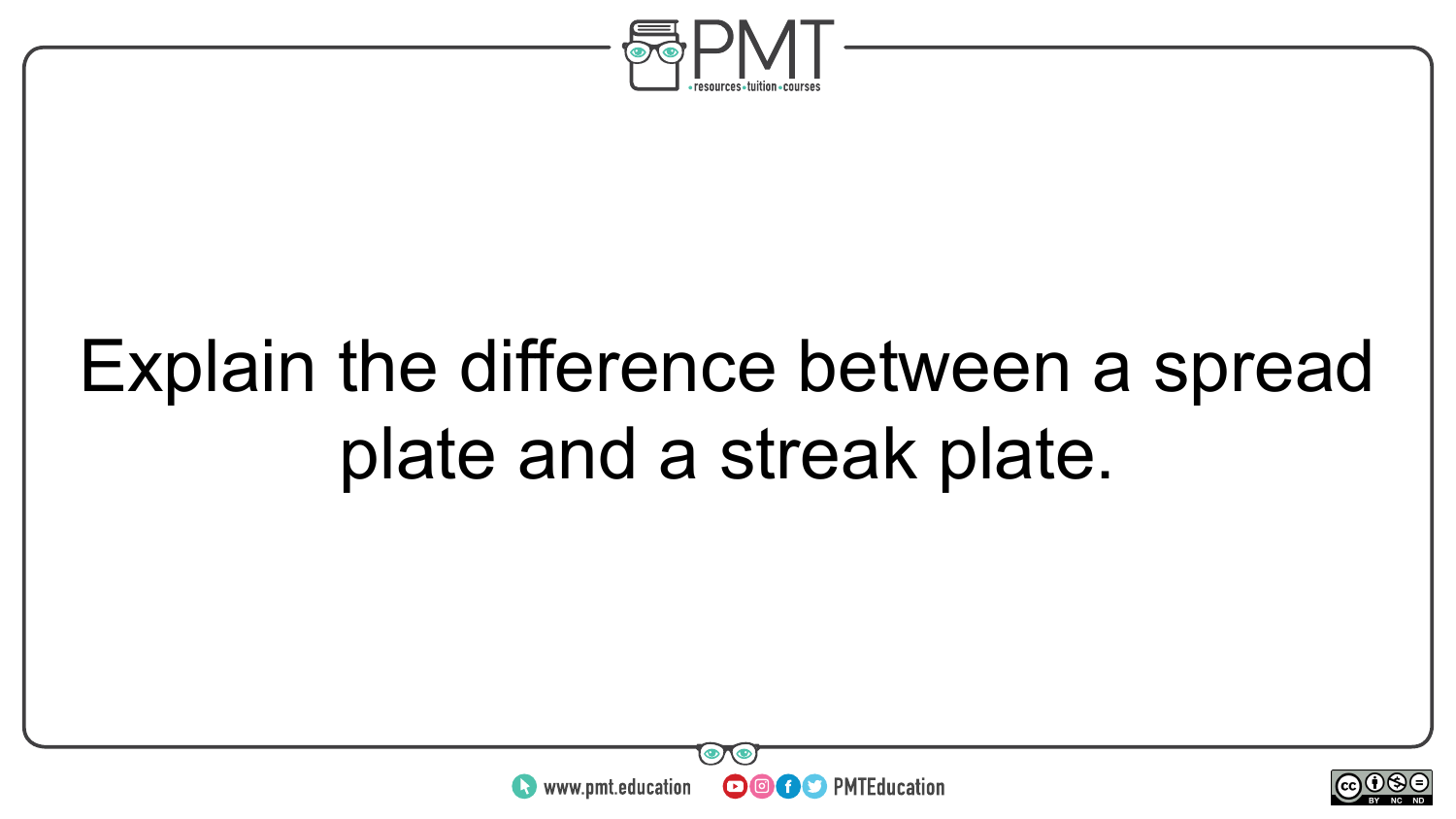

Explain the difference between a spread plate and a streak plate.

- **Spread plate** microorganisms distributed evenly with a sterile spreader
- **Streak plate** aims to obtain single colonies by rotating the plate to build layers of the culture on at least three separate streaks



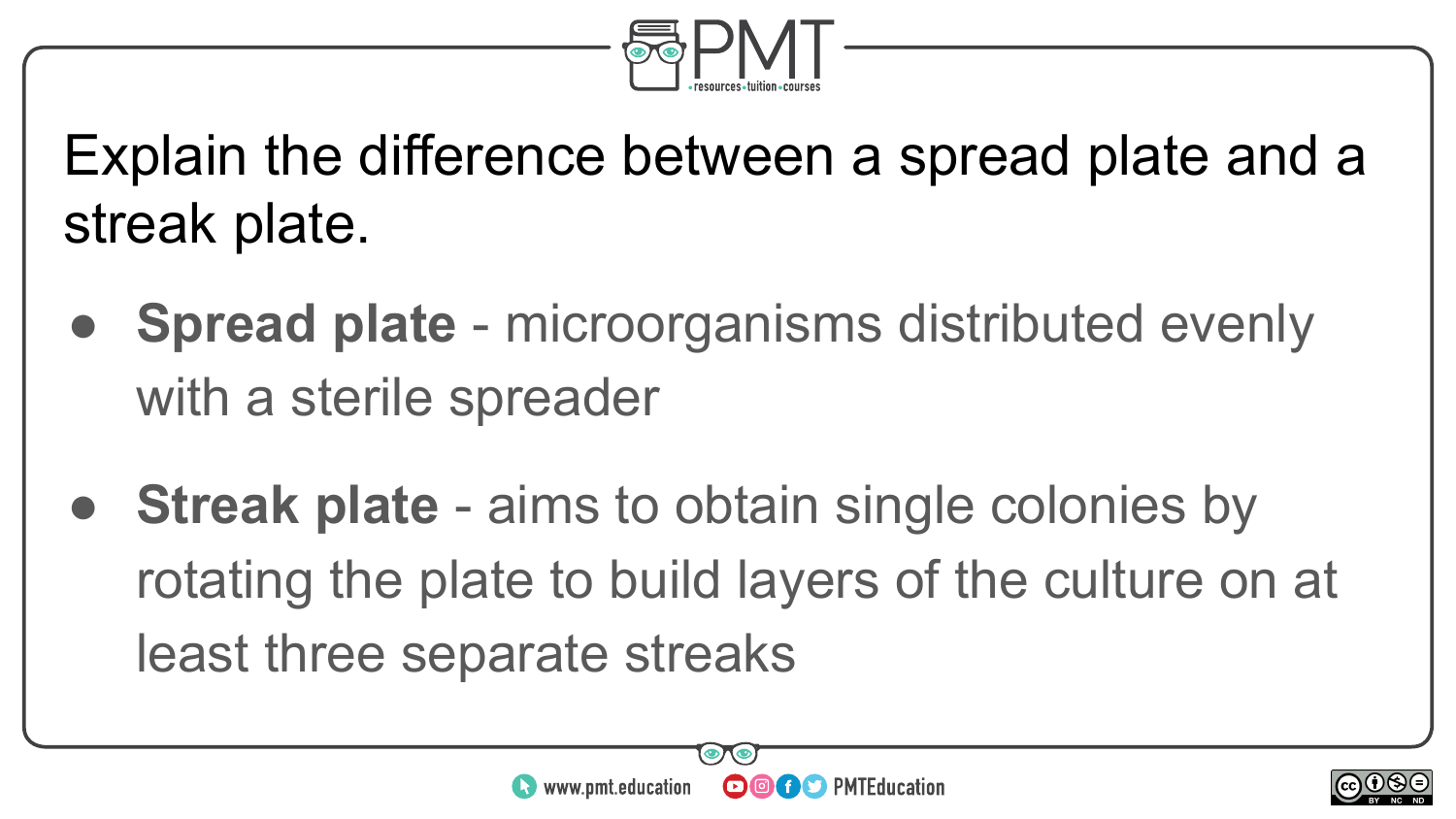

### What is nutrient media?



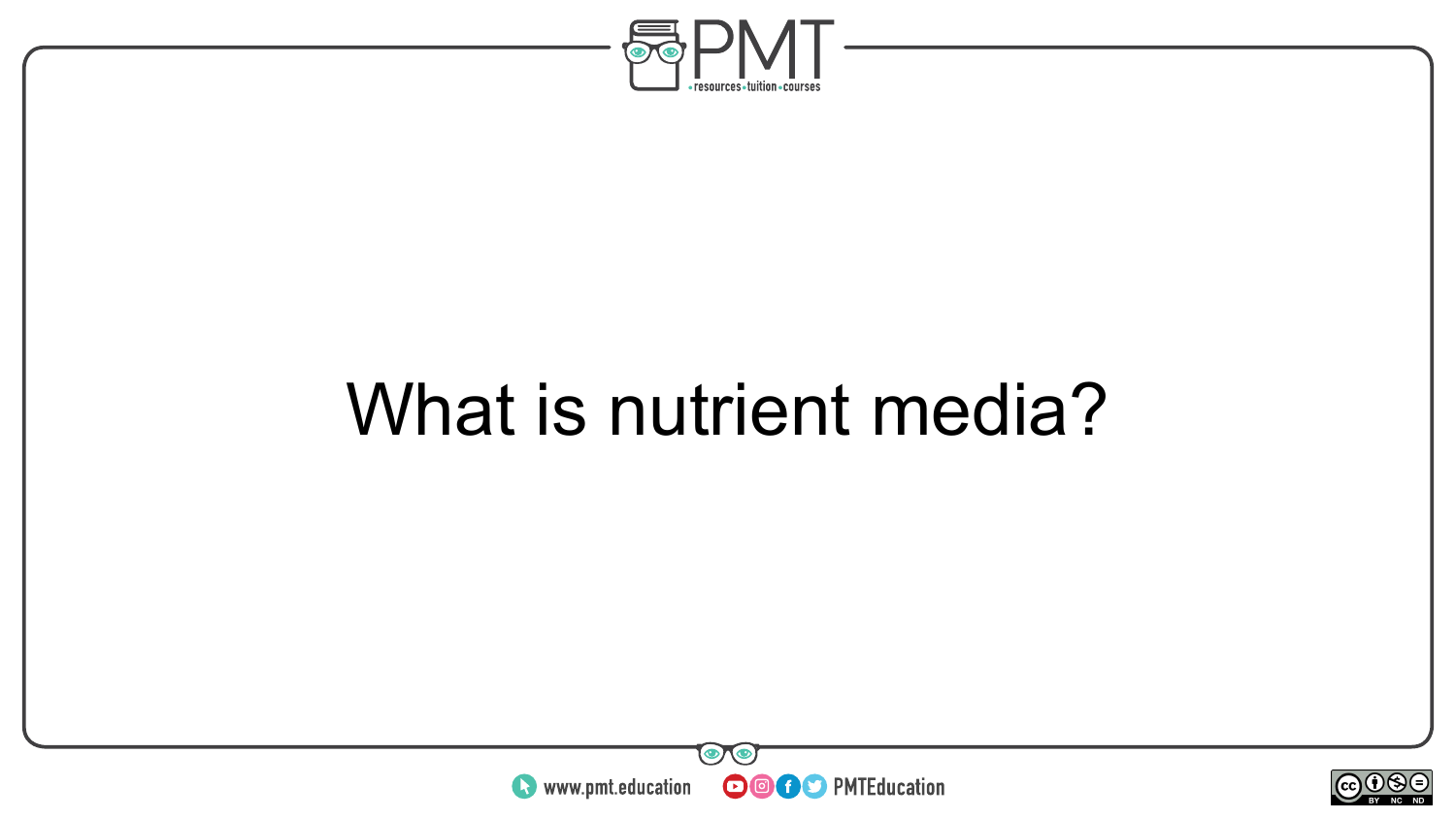

#### What is nutrient media?

# A solid or liquid nutrient-rich medium used in the cultivation of microorganisms.



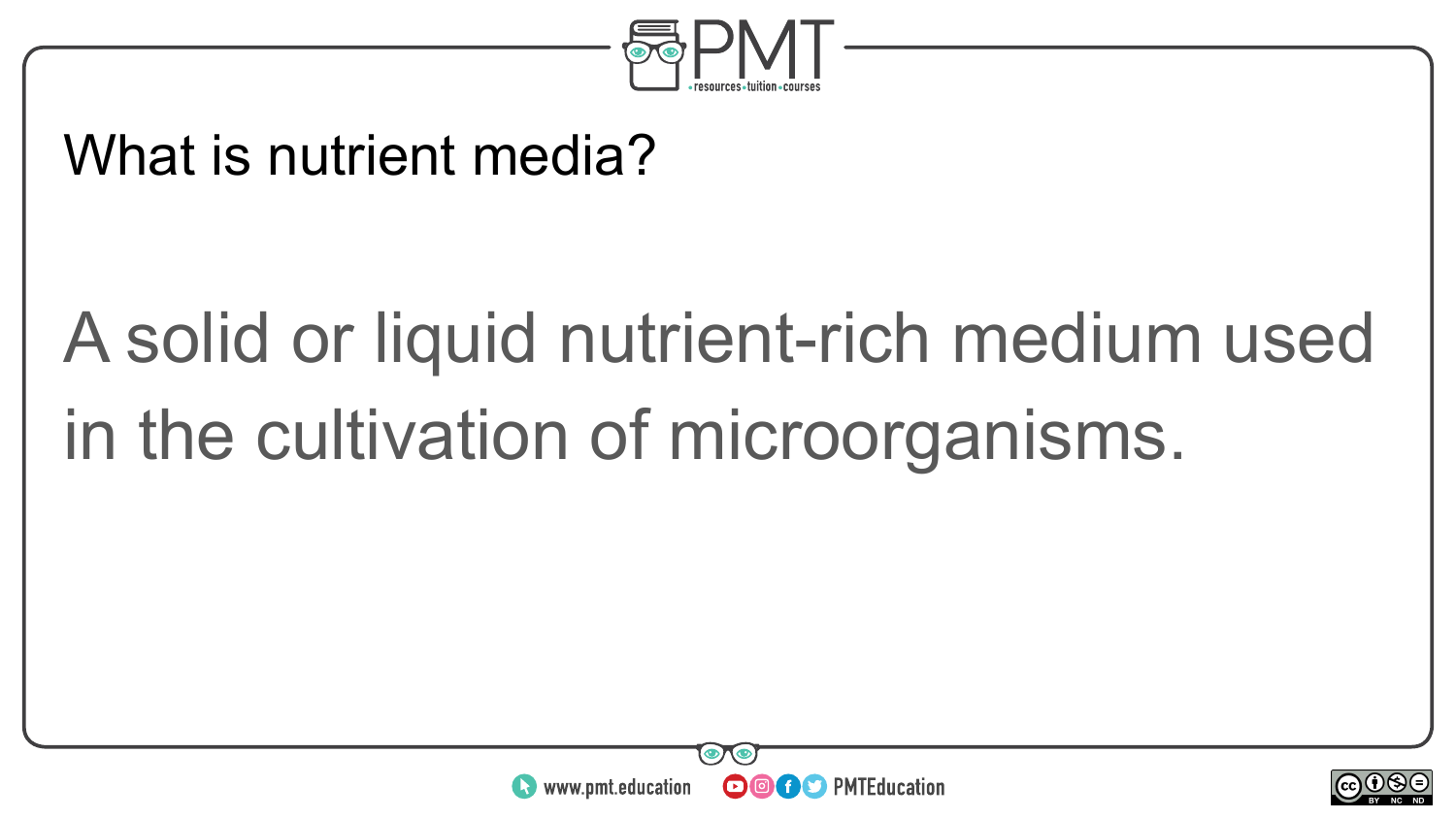

# Describe the composition of nutrient media.



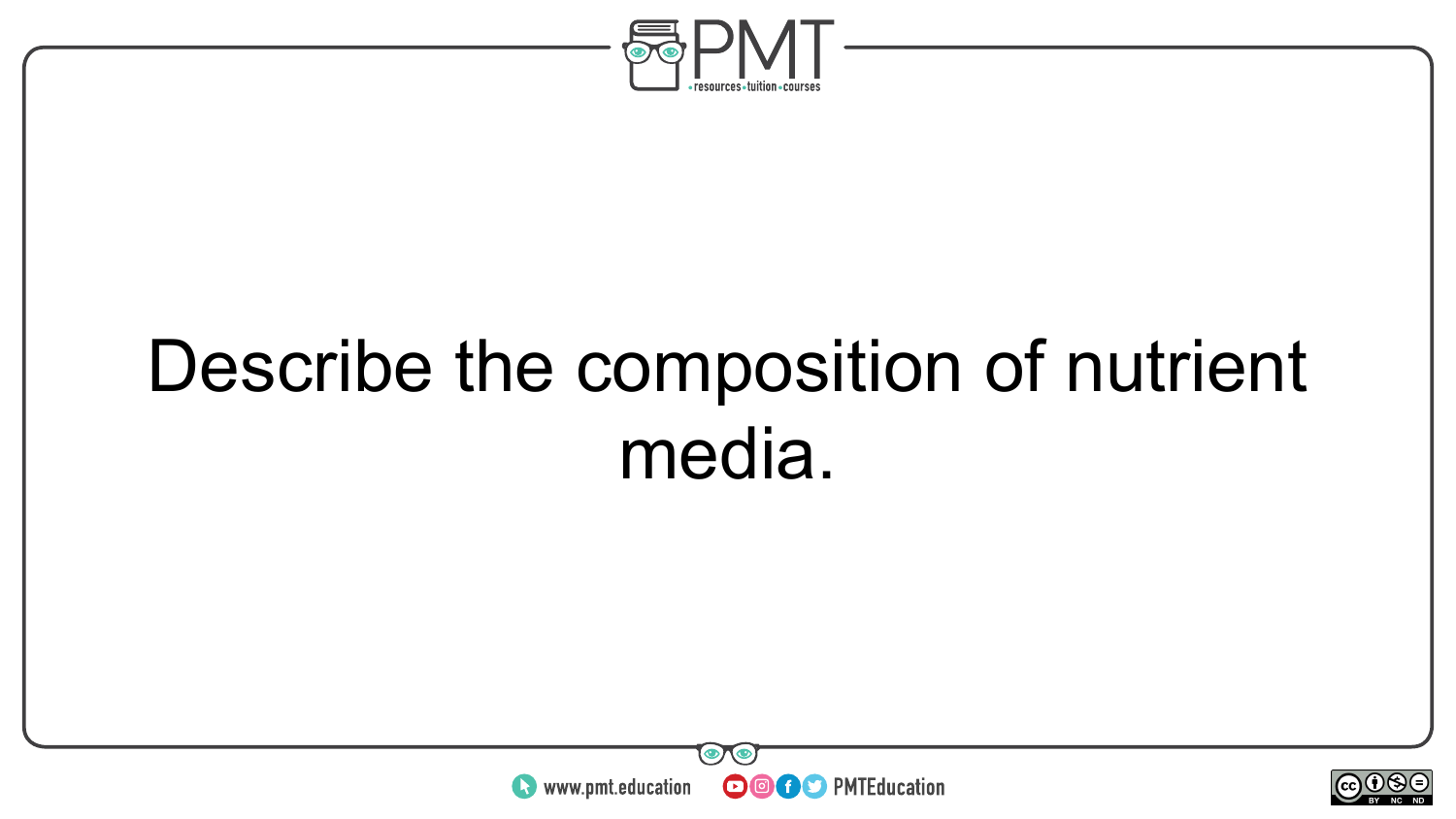

Describe the composition of nutrient media.

Contains a carbon source, nitrogen source, water and growth factors (e.g. salts and vitamins).



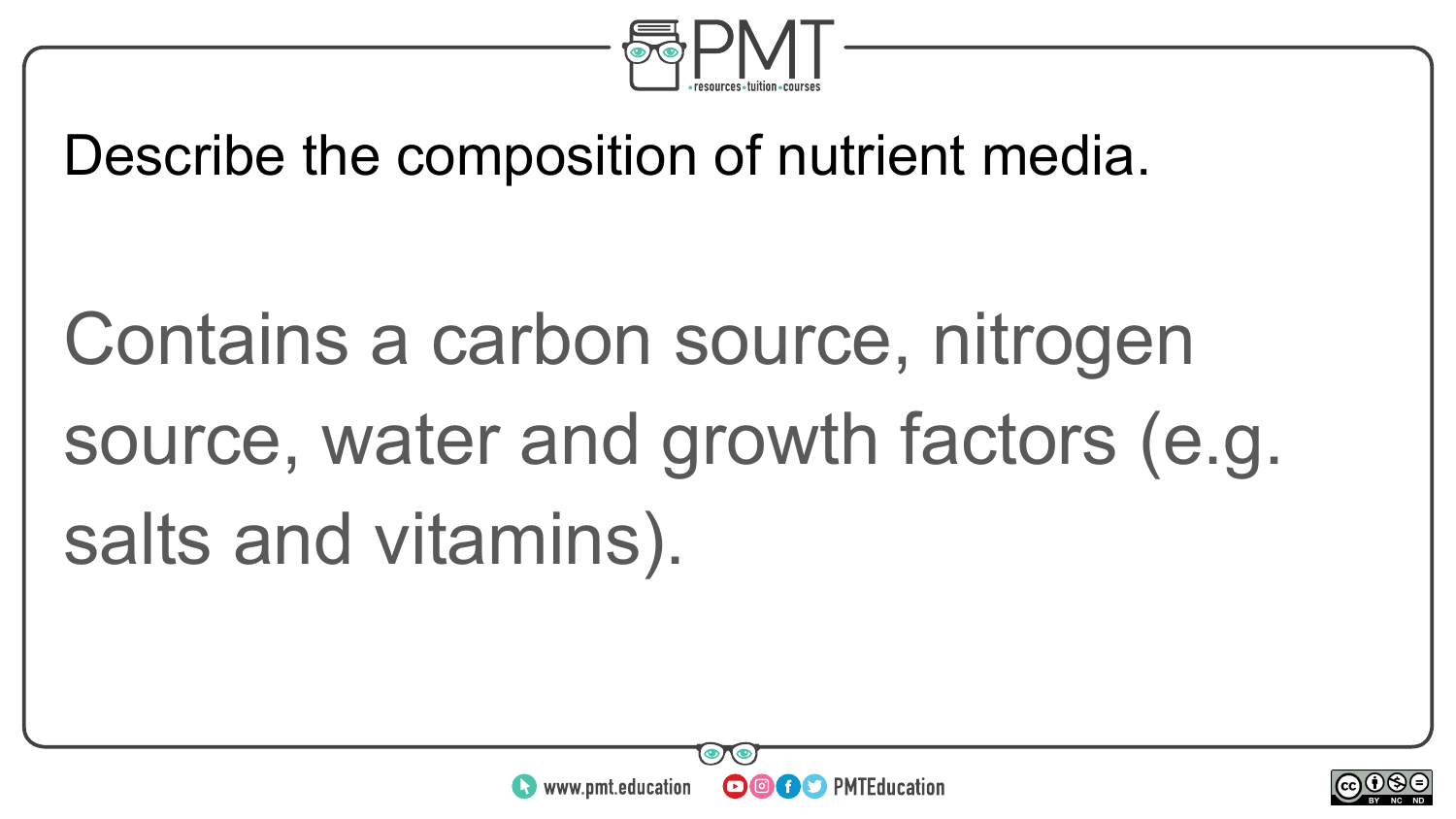

# Describe the conditions used when culturing microorganisms.



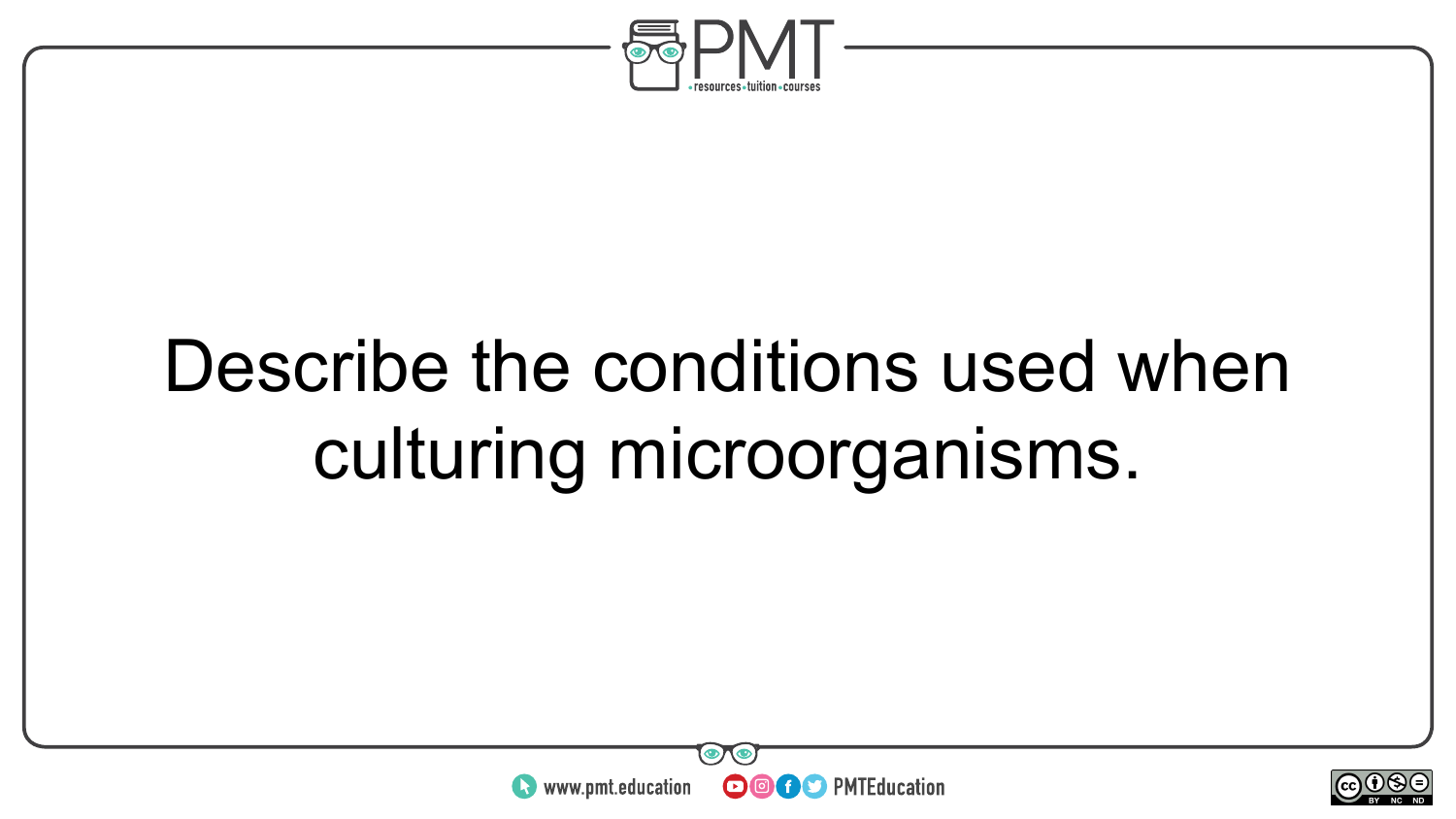

Describe the conditions used when culturing microorganisms.

- Optimum temperature
- Constant pH
- Nutrient supply
- Aerobic conditions



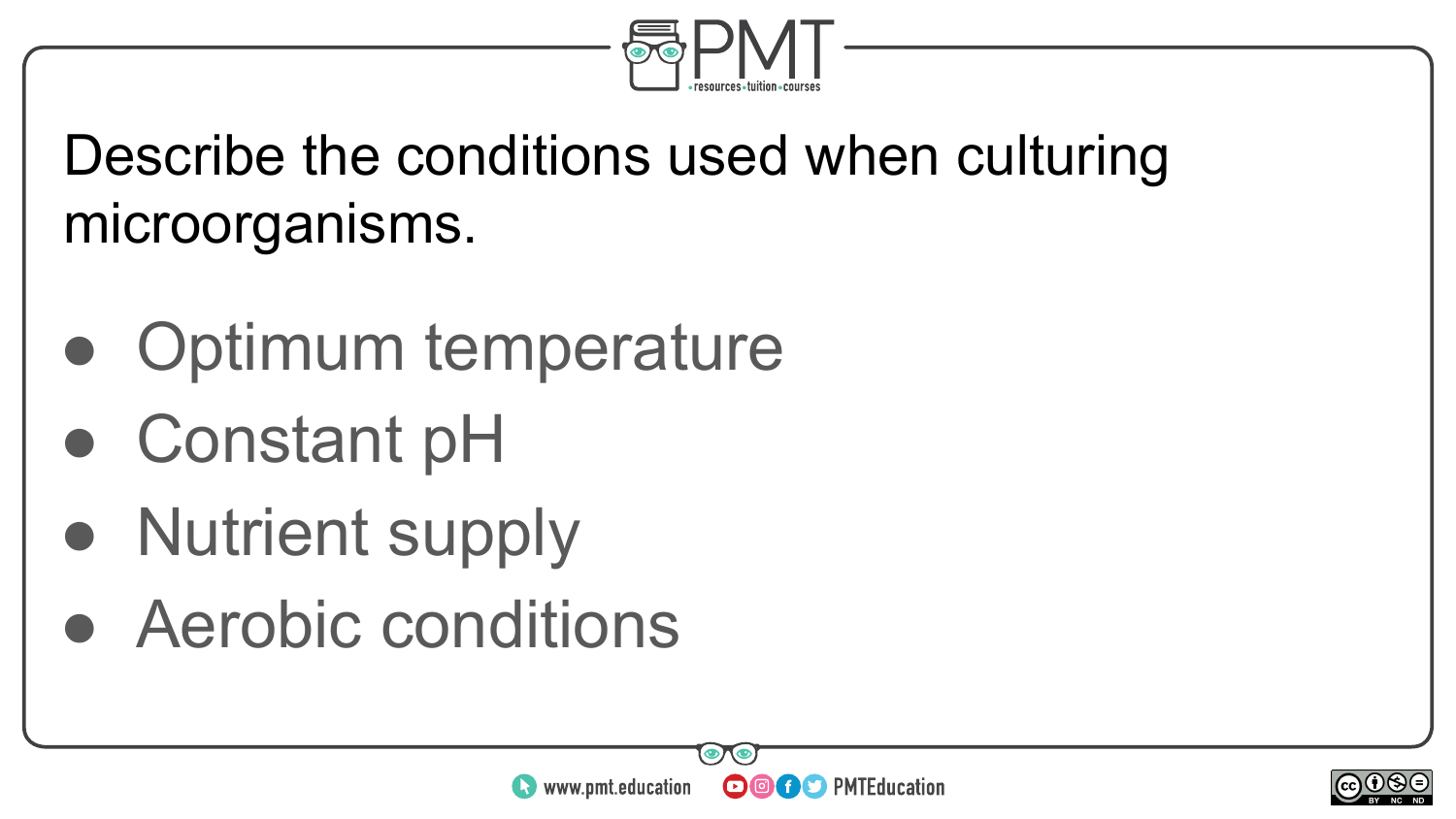

# What is the difference between total cell count and viable cell counts?



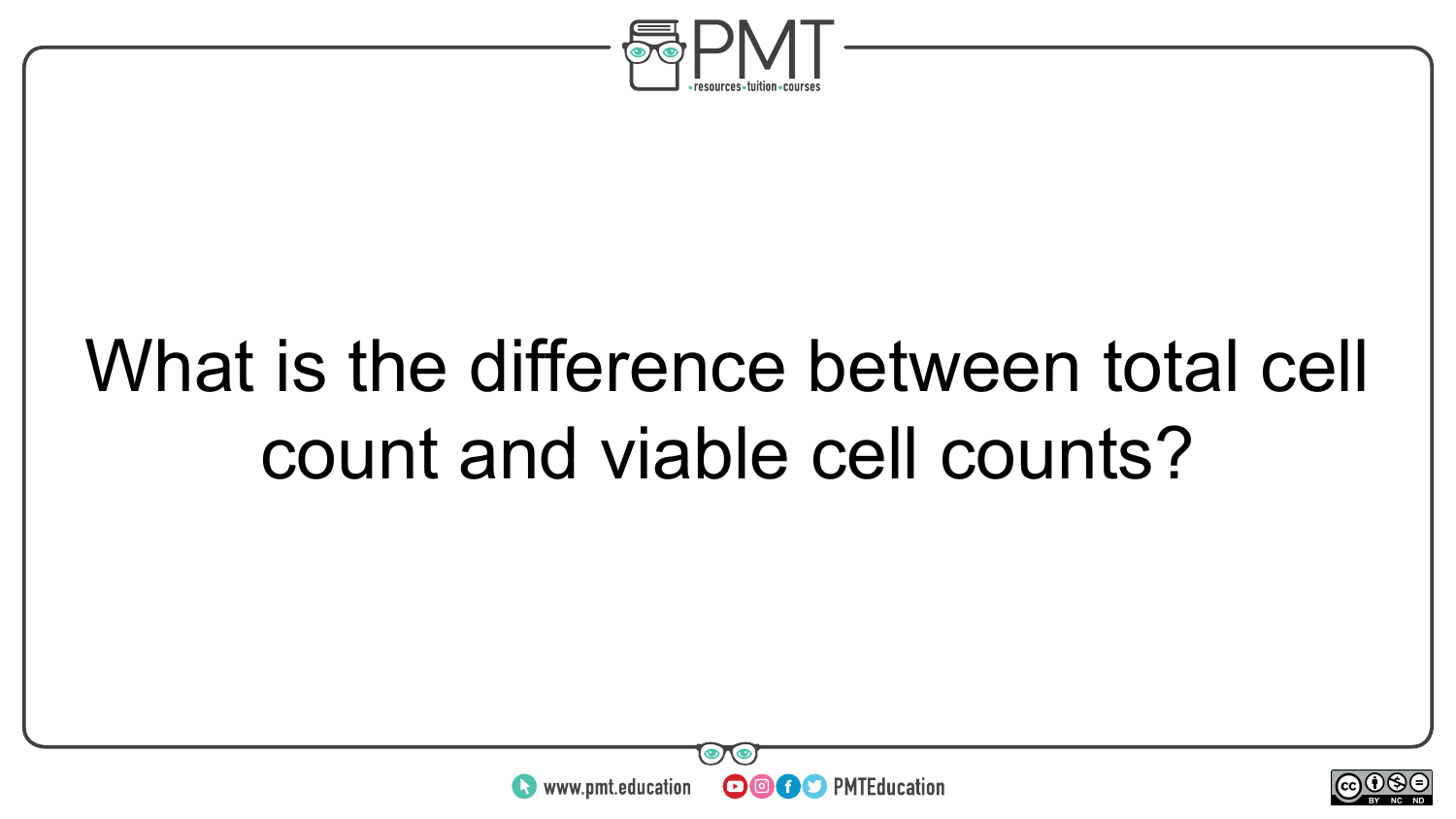

#### What is the difference between total cell count and viable cell counts?

In a given area or volume, total cell count is the total number of cells (both living **and** dead) whereas viable cell count is the total number of **living** cells.



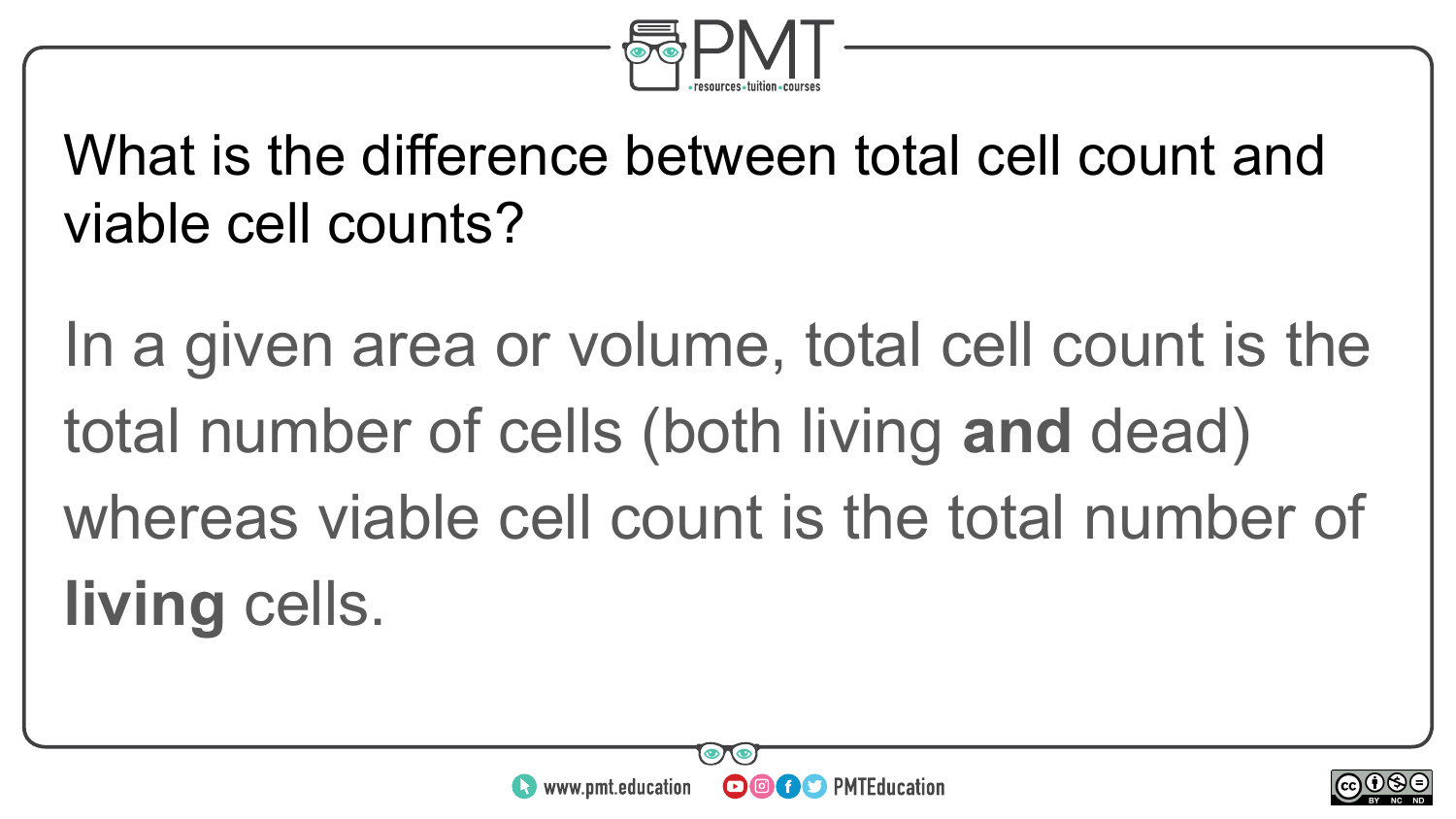

## Describe how a viable cell count is conducted.



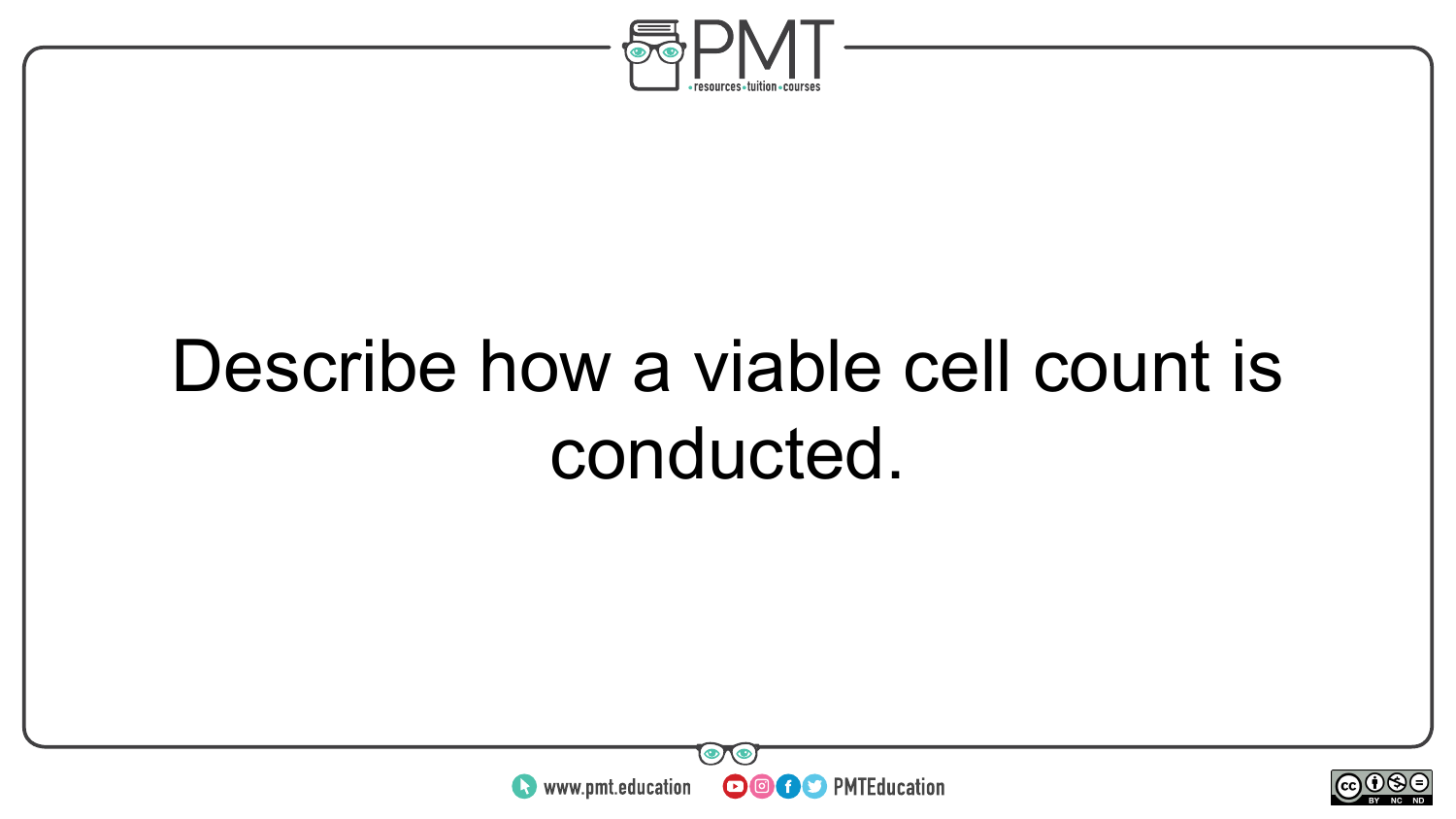

#### Describe how a viable cell count is conducted.

- Add a known volume of organisms to an agar plate
- Incubate the plate
- Count the number of colonies



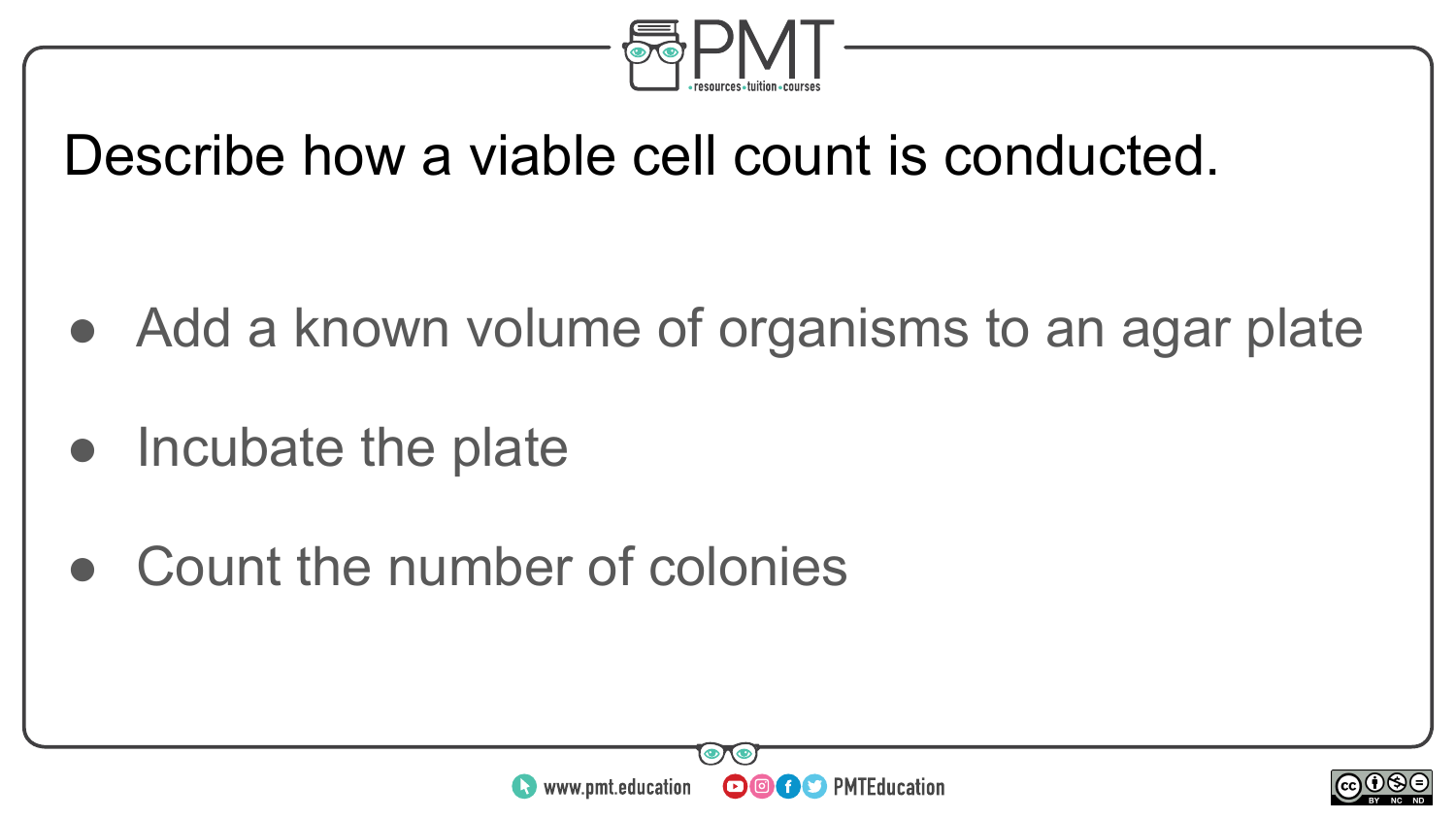

## What is assumed when conducting a viable cell count?



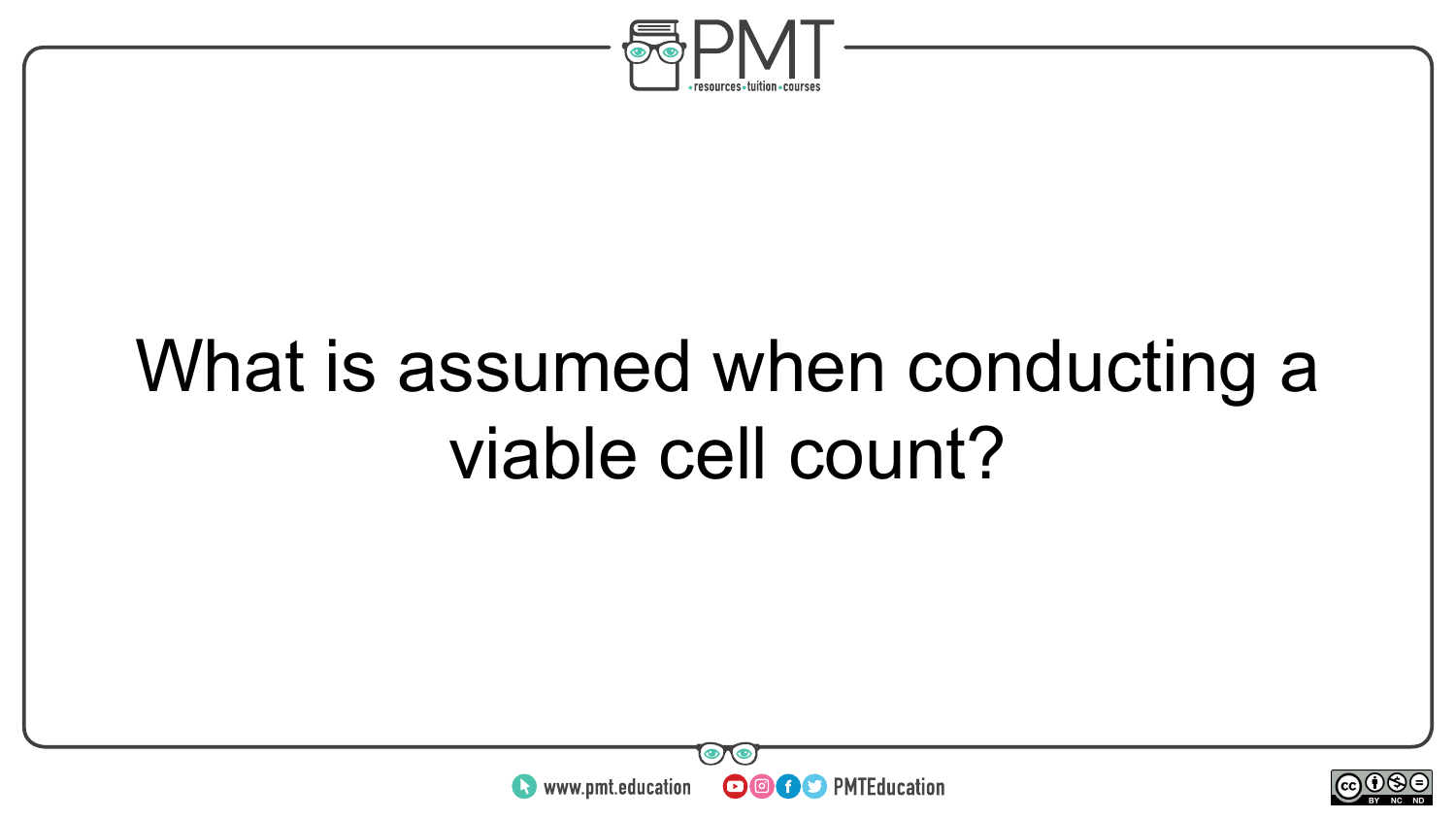

What is assumed when conducting a viable cell count?

It is assumed that one cell gives rise to a single colony.



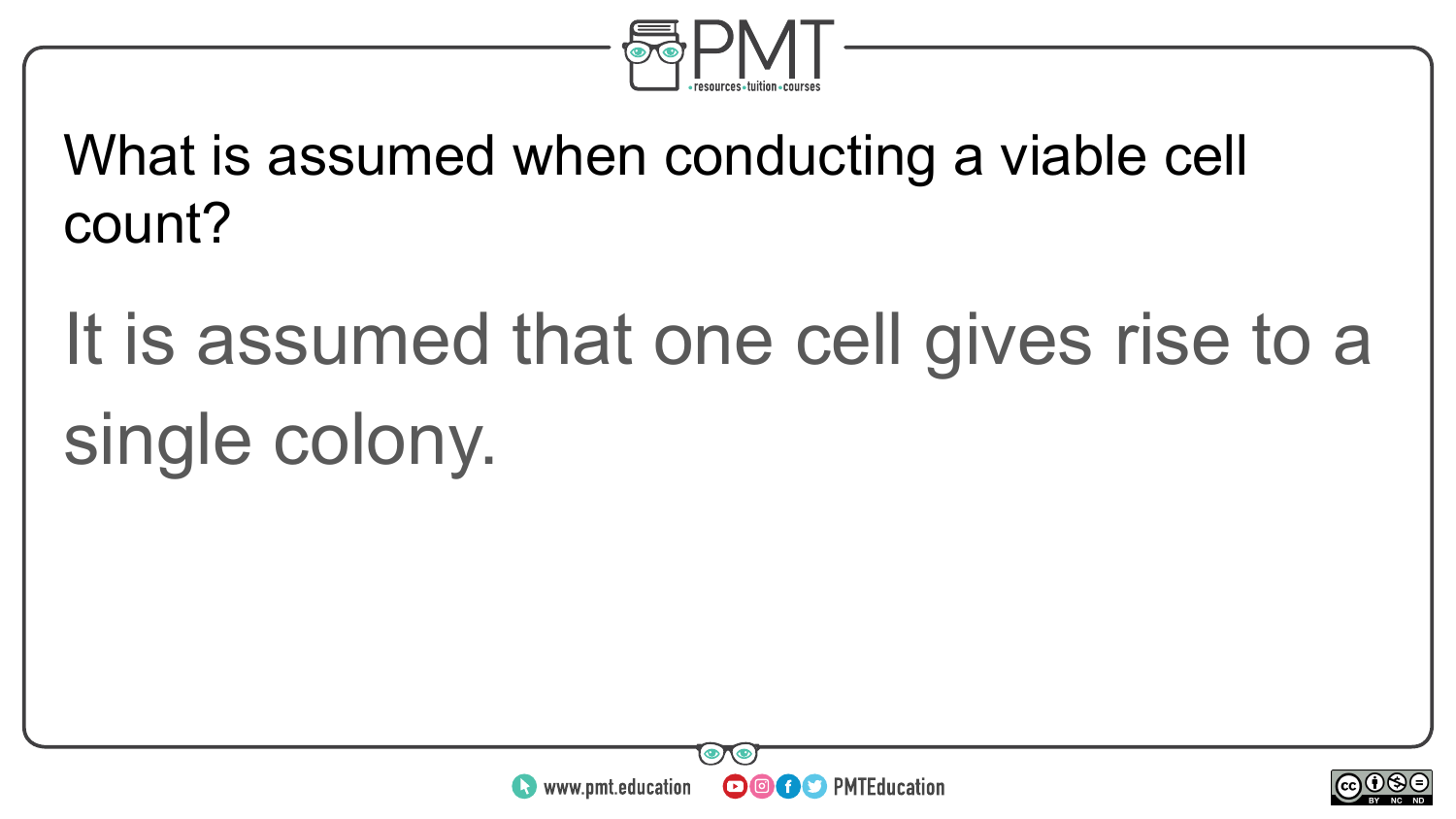

# What is the problem with the 'one cell one colony' assumption?



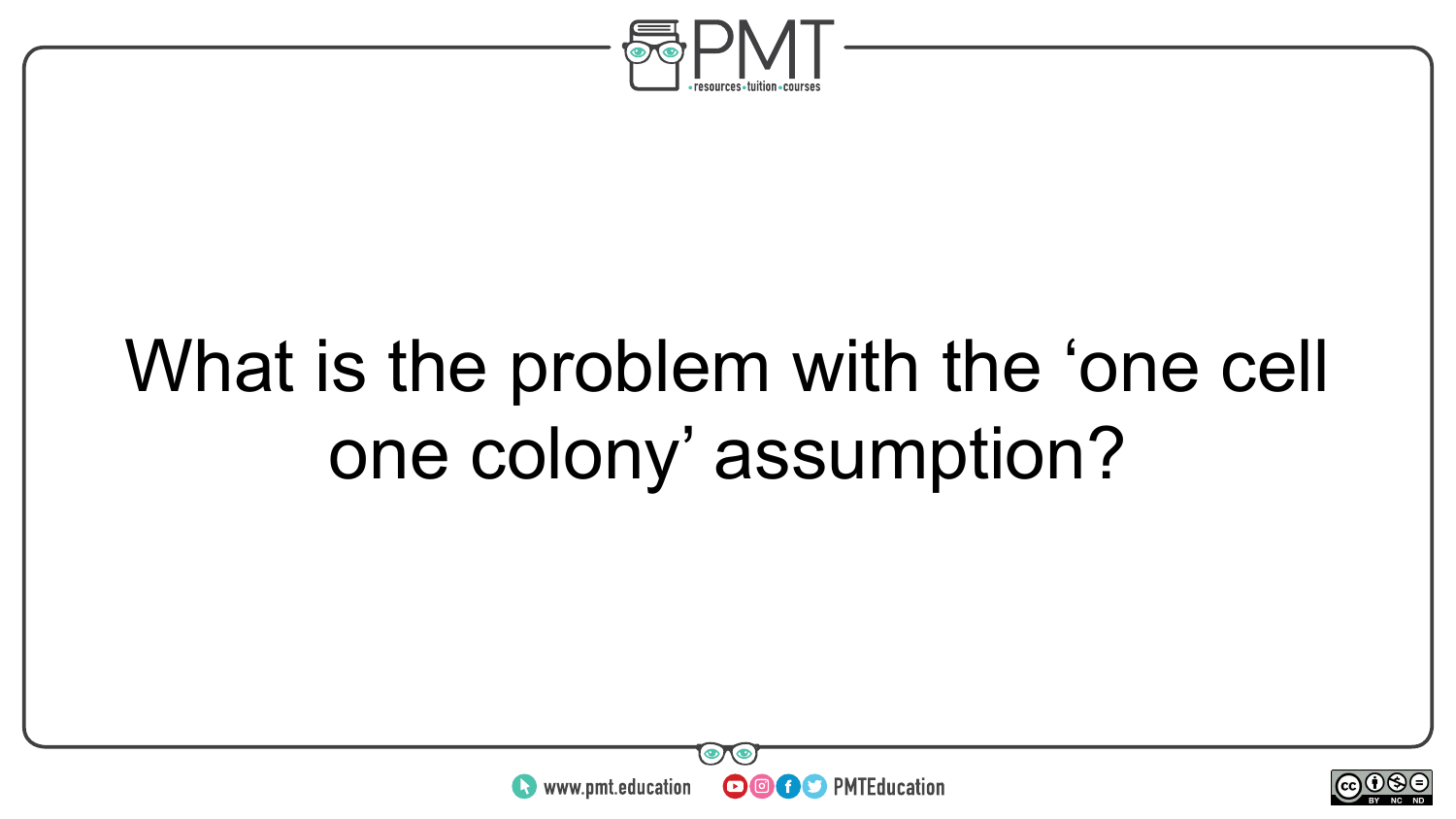

What is the problem with the 'one cell one colony' assumption?

It does not account for clumping of cells in the original inoculum. This may result in a lower estimate of the number of cells



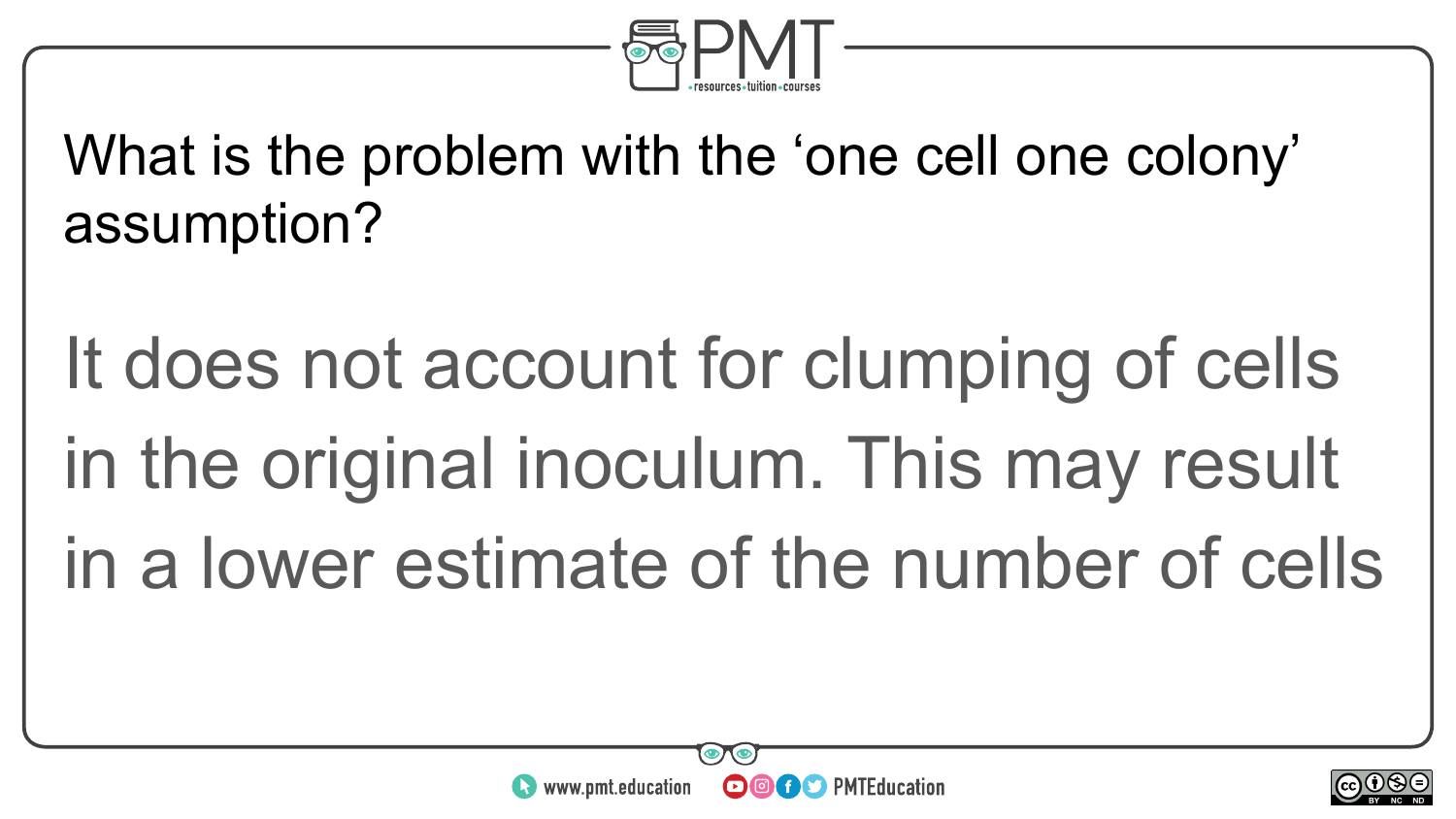

### What is a serial dilution?